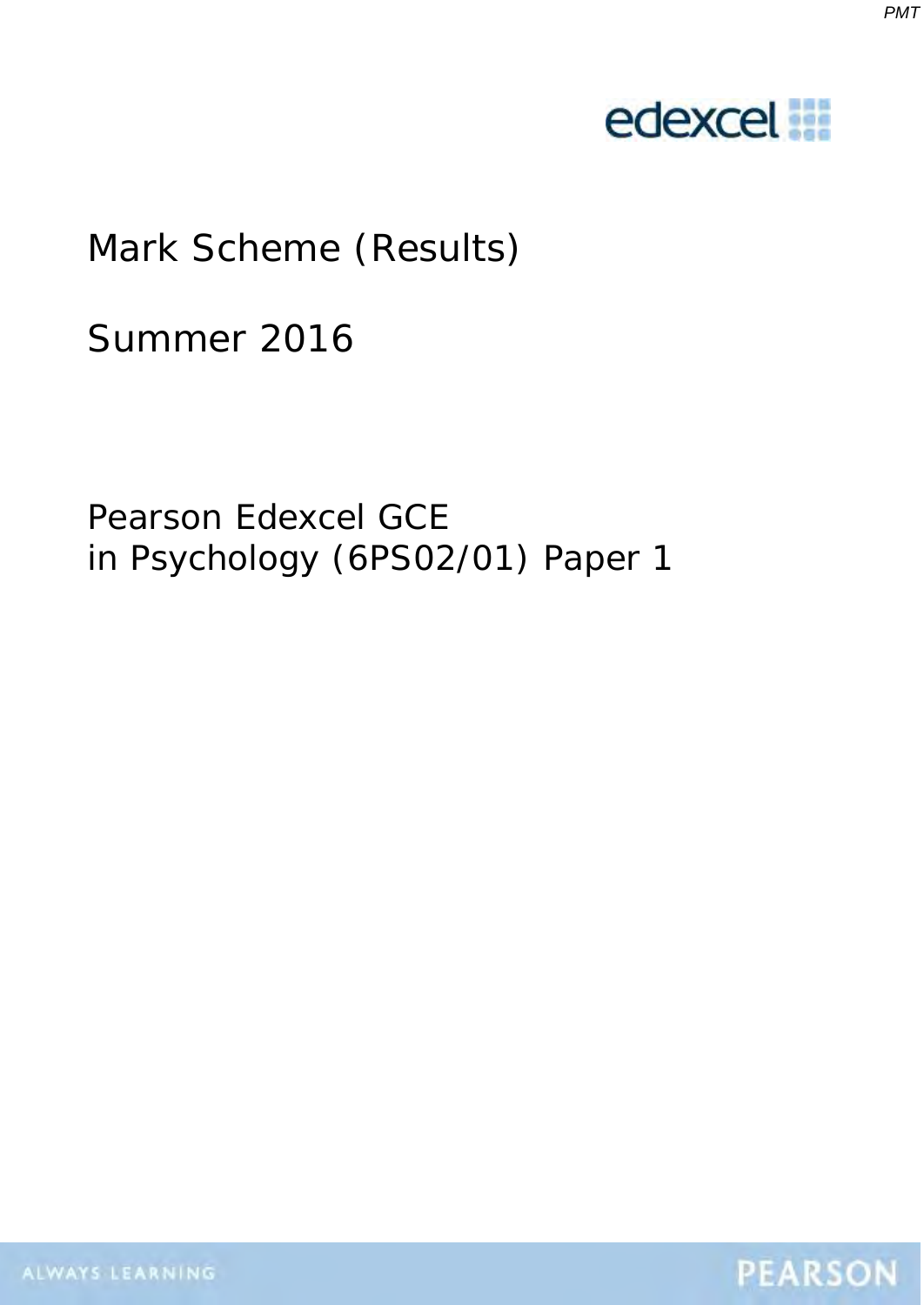Edexcel and BTEC qualifications come from Pearson, the world's leading learning company. We provide a wide range of qualifications including academic, vocational, occupational and specific programmes for employers. For further information, please visit our website at [www.edexcel.com.](http://www.edexcel.com/)

Our website subject pages hold useful resources, support material and live feeds from our subject advisors giving you access to a portal of information. If you have any subject specific questions about this specification that require the help of a subject specialist, you may find our Ask The Expert email service helpful.

[www.edexcel.com/contactus](http://www.edexcel.com/contactus)

**Edexcel and BTEC Qualifications** 

#### **Pearson: helping people progress, everywhere**

Our aim is to help everyone progress in their lives through education. We believe in every kind of learning, for all kinds of people, wherever they are in the world. We've been involved in education for over 150 years, and by working across 70 countries, in 100 languages, we have built an international reputation for our commitment to high standards and raising achievement through innovation in education. Find out more about how we can help you and your students at: [www.pearson.com/uk](http://www.pearson.com/uk)

Summer 2016 Publication Code 6PS02\_01\_1606\_MS All the material in this publication is copyright © Pearson Education Ltd 2016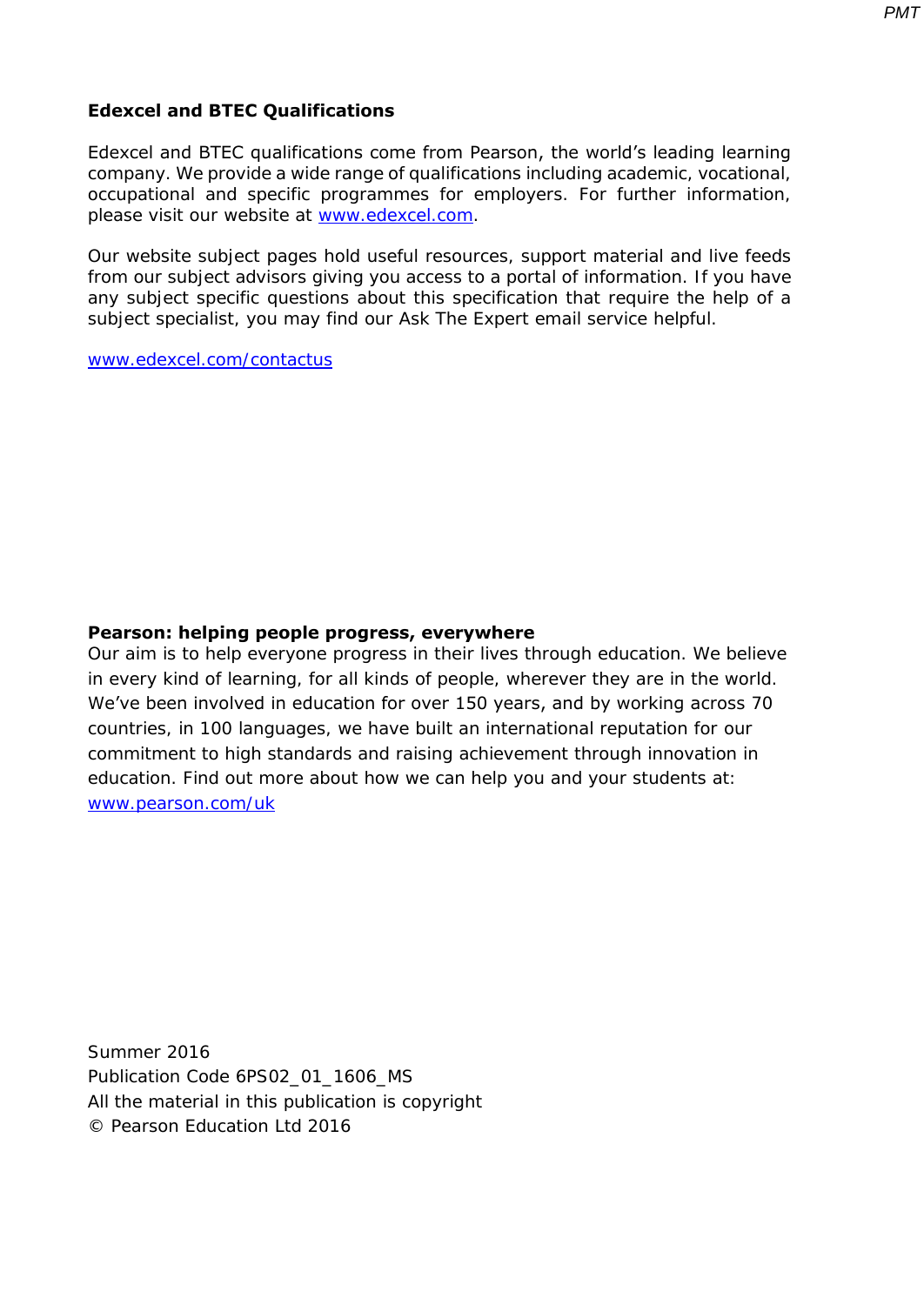## **General Guidance on Marking– GCE Psychology**

All candidates must receive the same treatment.

Examiners should look for qualities to reward rather than faults to penalise. This does NOT mean giving credit for incorrect or inadequate answers, but it does mean allowing candidates to be rewarded for answers showing correct application of principles and knowledge.

Examiners should therefore read carefully and consider every response: even unconventional answers may be worthy of credit.

Candidates must make their meaning clear to the examiner to gain the mark. Make sure that the answer makes sense. Do not give credit for correct words/phrases which are put together in a meaningless manner. Answers must be in the correct context.

Crossed out work should be marked UNLESS the candidate has replaced it with an alternative response.

When examiners are in doubt regarding the application of the mark scheme to a candidate's response, the Team Leader must be consulted.

#### **Using the mark scheme**

- The mark scheme gives:
- an idea of the types of response expected
- how individual marks are to be awarded
- the total mark for each question
- examples of responses that should NOT receive credit (where applicable).
- 1 / means that the responses are alternatives and either answer should receive full credit.
- 2 ( ) means that a phrase/word is not essential for the award of the mark, but helps the examiner to get the sense of the expected answer.
- 3 [ ] words inside square brackets are instructions or guidance for examiners.
- 4 Phrases/words in **bold** indicate that the meaning of the phrase or the actual word is **essential** to the answer.
- 5 TE (Transferred Error) means that a wrong answer given in an earlier part of a question is used correctly in answer to a later part of the same question.

#### **Quality of Written Communication**

Questions which involve the writing of continuous prose will expect candidates to:

- show clarity of expression
- construct and present coherent arguments
- demonstrate an effective use of grammar, punctuation and spelling.

Full marks can only be awarded if the candidate has demonstrated the above abilities.

#### Questions where QWC is likely to be particularly important are indicated "QWC" in the mark scheme BUT this does not preclude others*.*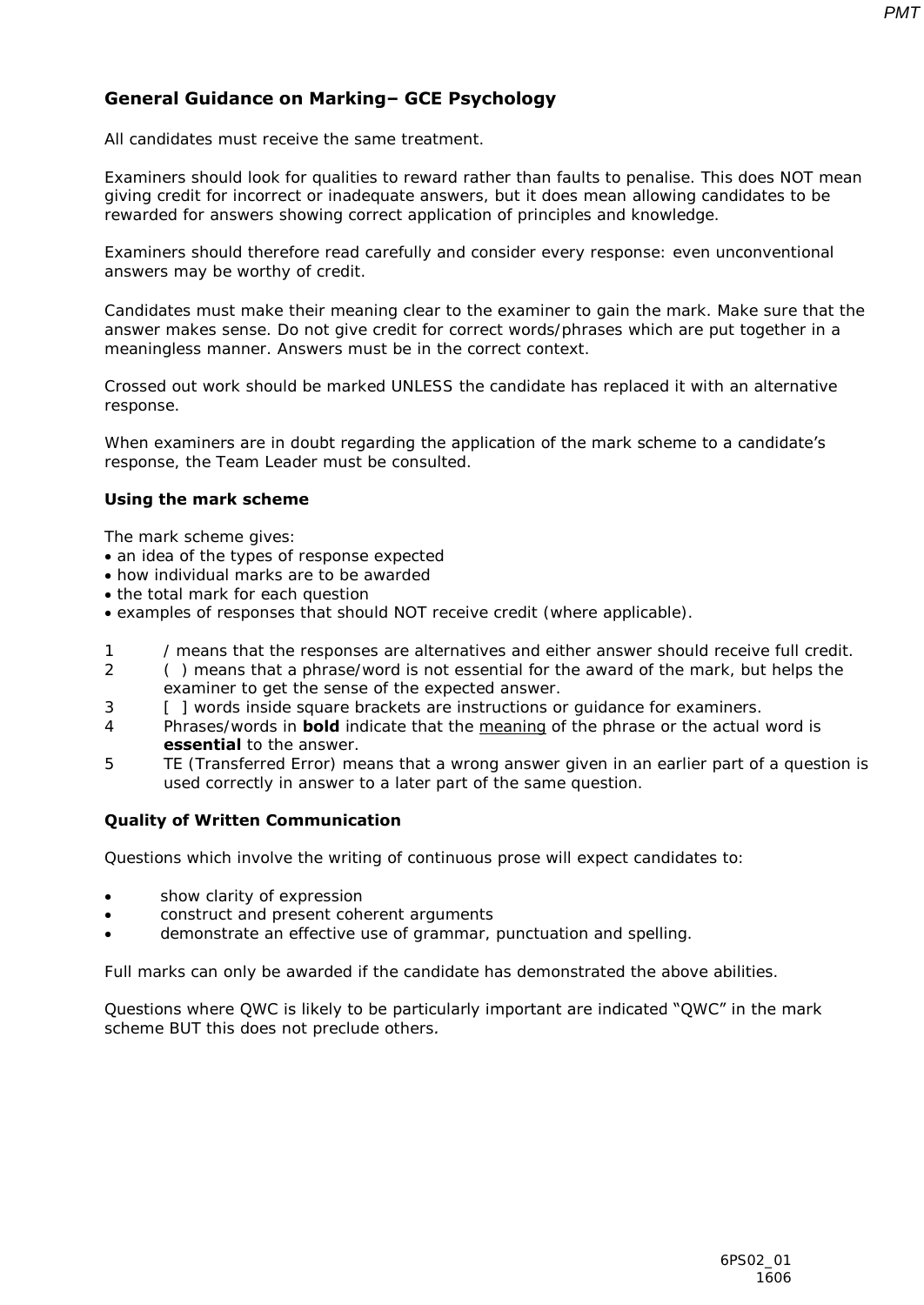## **Unit 2: Understanding the Individual**

### **Section A**

| Question<br>Number | Question                                                                                                                                                                     |         |
|--------------------|------------------------------------------------------------------------------------------------------------------------------------------------------------------------------|---------|
|                    | Negative reinforcement is when something                                                                                                                                     |         |
|                    | Answer                                                                                                                                                                       | Mark    |
|                    | a) desired is given after a behaviour.<br>b) undesired is given after a behaviour.<br>c) desired is removed after a behaviour.<br>d) undesired is removed after a behaviour. | (1 A01) |

| Question<br>Number | Question                                                                                                                                                       |         |
|--------------------|----------------------------------------------------------------------------------------------------------------------------------------------------------------|---------|
|                    | A strength of Bandura, Ross and Ross's (1961) study is that                                                                                                    |         |
|                    | Answer                                                                                                                                                         | Mark    |
|                    | a) the children were familiar with a Bobo doll.<br>b) there was a wide range of ages in the sample.<br>c) only agreed behaviours were included in the results. | (1 A02) |
|                    | d) informed consent was gained from the participants.                                                                                                          |         |

| Question<br>Number | Question                                                                                                                                                                                                                                                                                                                         |         |
|--------------------|----------------------------------------------------------------------------------------------------------------------------------------------------------------------------------------------------------------------------------------------------------------------------------------------------------------------------------|---------|
| З                  | According to the Biological Approach brain lateralisation is a factor<br>in gender development. It has been found that on average                                                                                                                                                                                                |         |
|                    | Answer                                                                                                                                                                                                                                                                                                                           | Mark    |
|                    | a) boys use the right side of their brain more than girls for<br>spatial tasks.<br>b) boys use the left side of their brain more than girls for spatial tasks.<br>c) girls use the right side of their brain more than boys for spatial<br>tasks.<br>d) girls use the left side of their brain more than boys for spatial tasks. | (1 AO1) |

| <b>Ouestion</b><br>Number | Question                                                                                                                                     |         |
|---------------------------|----------------------------------------------------------------------------------------------------------------------------------------------|---------|
| 4                         | According to the Biological Approach the male gender is determined<br>due to receiving a/an                                                  |         |
|                           | Answer                                                                                                                                       | Mark    |
|                           | a) X chromosome from the father.<br>b) Y chromosome from the father.<br>c) X chromosome from the mother.<br>d) Y chromosome from the mother. | (1 A01) |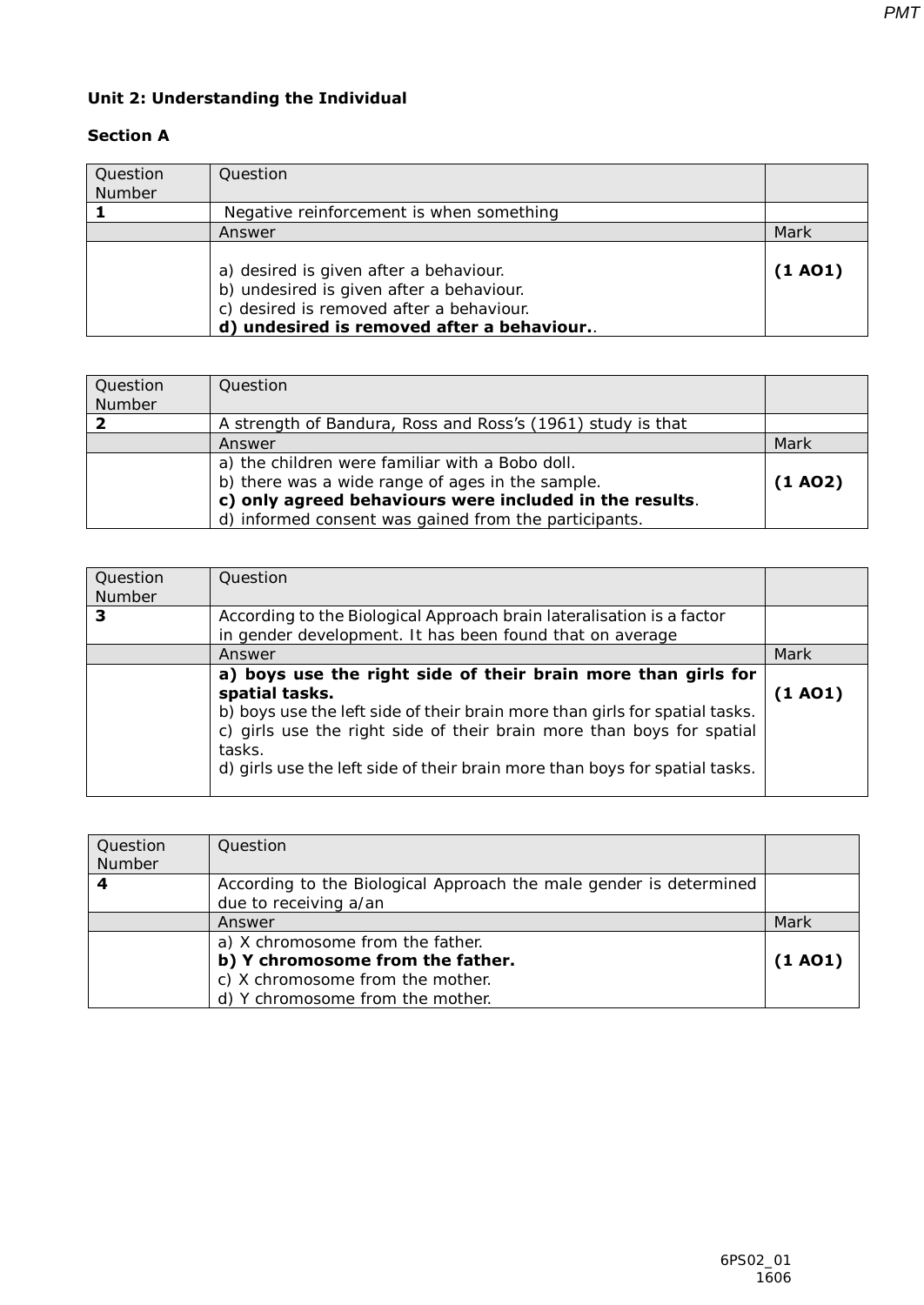| Question<br>Number | Question                                                                                                                                                                                                                  |         |
|--------------------|---------------------------------------------------------------------------------------------------------------------------------------------------------------------------------------------------------------------------|---------|
| 5                  | Max is 20 years old. His friends describe him as being self-<br>centred, and very ambitious. He also has problems committing to<br>a relationship. According to Freud these behaviours show that<br>Max is fixated in the |         |
|                    | Answer                                                                                                                                                                                                                    | Mark    |
|                    | a) oral stage.<br>b) anal stage.<br>c) phallic stage.<br>d) latent stage.                                                                                                                                                 | (1 A01) |

| Question<br>Number | Question                                                               |         |
|--------------------|------------------------------------------------------------------------|---------|
| 6                  | One criticism of Freud's theory of psychosexual development is that it |         |
|                    | Answer                                                                 | Mark    |
|                    | a) a) objective.<br>b) subjective.<br>c) valid.<br>d) reliable.        | (1 A02) |

| Ouestion<br>Number | Question                                                                                                                                                                                                                                                  |         |
|--------------------|-----------------------------------------------------------------------------------------------------------------------------------------------------------------------------------------------------------------------------------------------------------|---------|
|                    | A negative correlation is when                                                                                                                                                                                                                            |         |
|                    | Answer                                                                                                                                                                                                                                                    | Mark    |
|                    | a) one variable increases and so does the other variable.<br>b) one variable decreases and so does the other variable.<br>c) one variable increases and the other variable decreases.<br>d) one variable decreases and the other variable stays the same. | (1 A03) |

| Question<br>Number | Question                                                                                                         |         |
|--------------------|------------------------------------------------------------------------------------------------------------------|---------|
| 8                  | Simrut carried out a study and got the following scores<br>5, 3, 9, 3, 7, 4, 8, 3, 4<br>Simrut's median score is |         |
|                    | Answer                                                                                                           | Mark    |
|                    | a) $3$<br>b) $4$<br>c)5<br>d)                                                                                    | (1 A03) |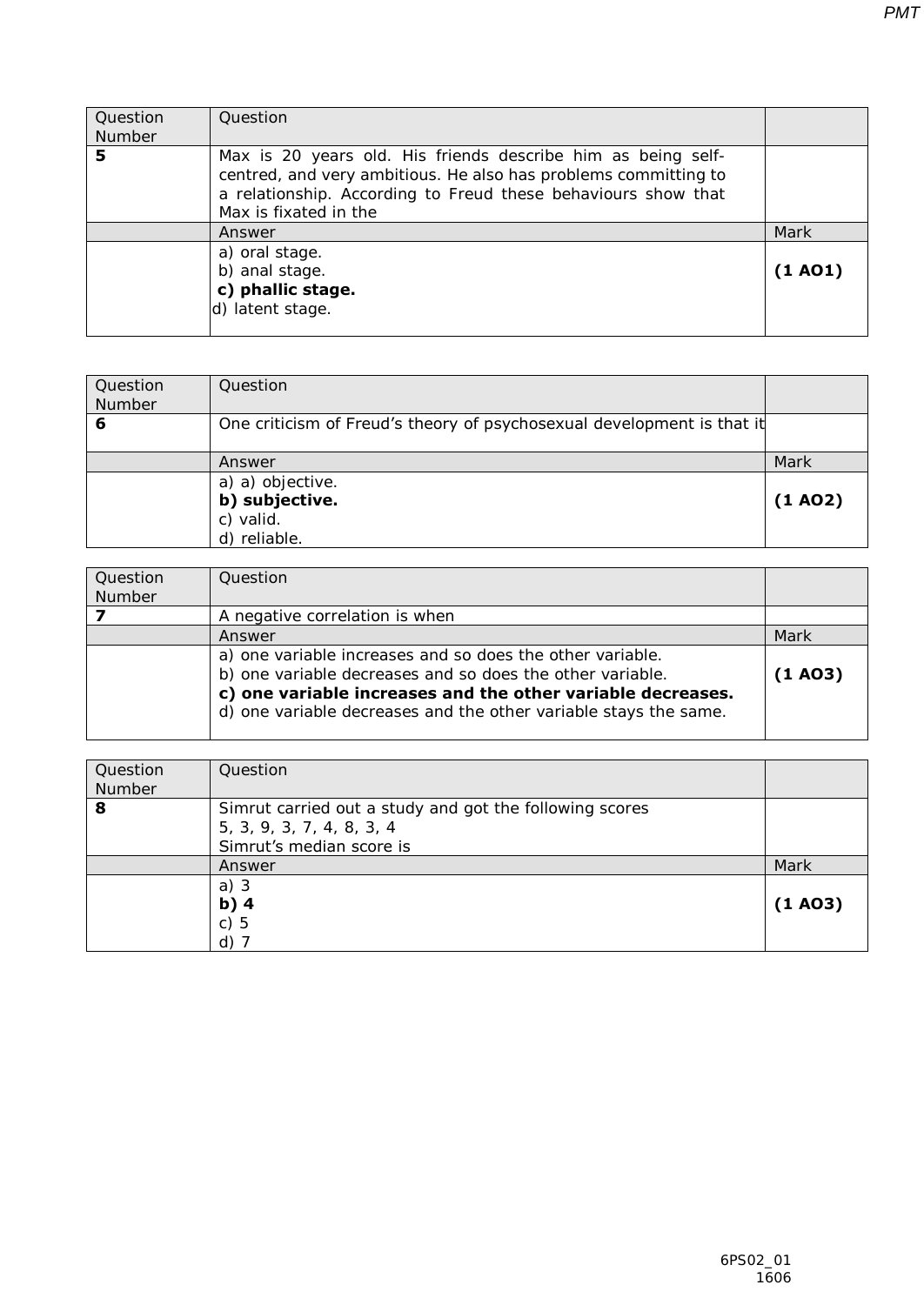| Question<br>Number | Question                                                                                                                                                                                                                                |         |
|--------------------|-----------------------------------------------------------------------------------------------------------------------------------------------------------------------------------------------------------------------------------------|---------|
| 9                  | Regis is a registered psychologist who carried out an experiment. He<br>did not tell his participants what the experiment was actually about<br>until his debrief, in order to avoid demand characteristics. Regis had<br>an issue with |         |
|                    | Answer                                                                                                                                                                                                                                  | Mark    |
|                    | a) informed consent.<br>b) right to withdraw.<br>c) confidentiality.<br>d) competence                                                                                                                                                   | (1 A03) |

| Question<br>Number | Question                                                                                                                         |         |
|--------------------|----------------------------------------------------------------------------------------------------------------------------------|---------|
| 10                 | Regis carried out a chi squared statistical test on his data. Two<br>reasons he carried out a chi squared test are that it       |         |
|                    | Answer                                                                                                                           | Mark    |
|                    | a) uses nominal data.<br>b) uses ordinal data.<br>c) uses an independent measures design.<br>d) uses a repeated measures design. | (2 A03) |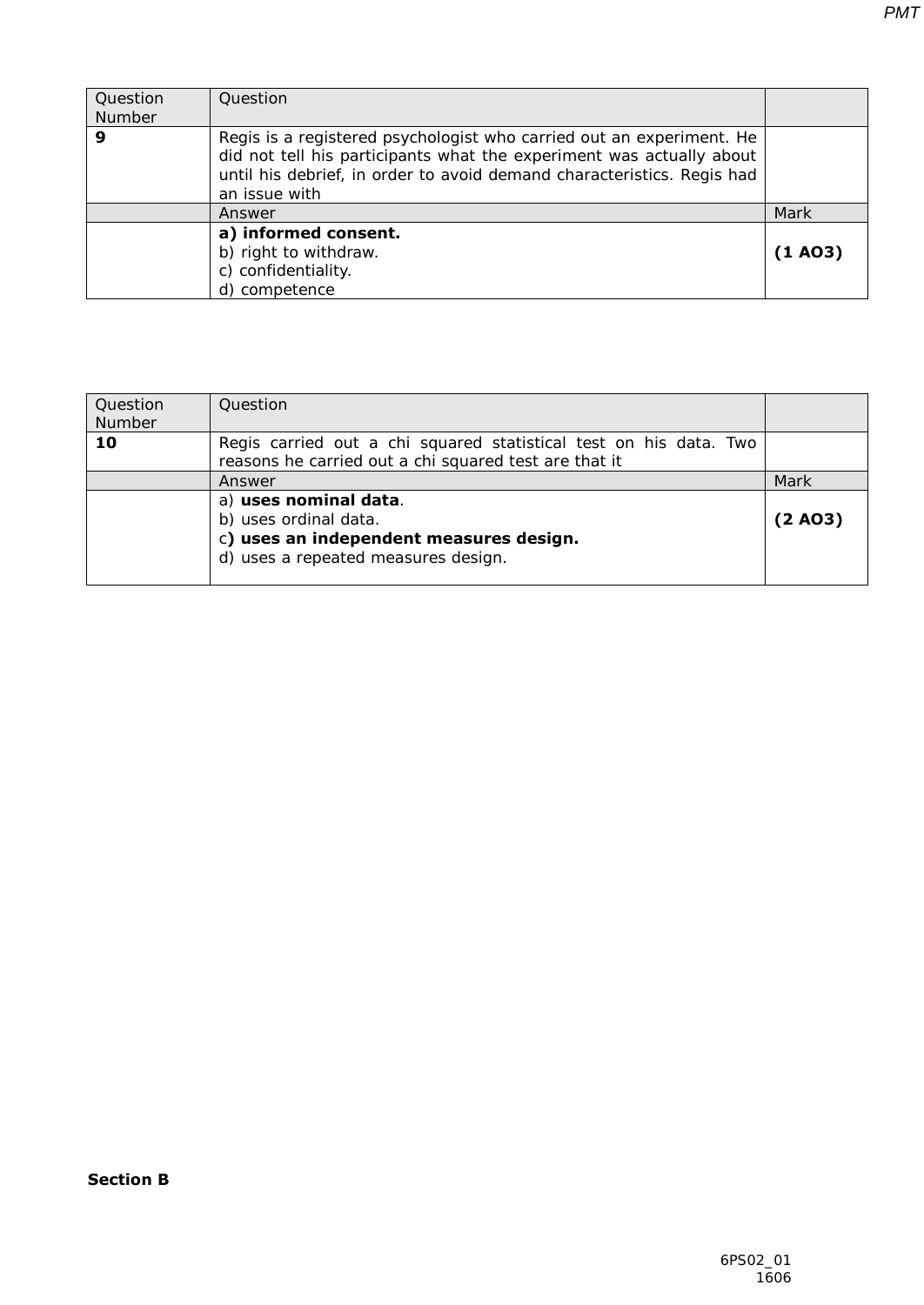| <b>Question</b> | <b>General Instructions</b>                                                                                                                                                                                                                                                                      |
|-----------------|--------------------------------------------------------------------------------------------------------------------------------------------------------------------------------------------------------------------------------------------------------------------------------------------------|
| <b>Numbers</b>  |                                                                                                                                                                                                                                                                                                  |
|                 | Marking points are indicative, not comprehensive and other points should<br>be credited. In each case consider 'or words to that effect'. Each bullet point<br>is a marking point unless otherwise stated, and each point made by the<br>candidate must be clearly and effectively communicated. |

| Question<br>Number | Question                                                                                                                                                                                                                                                                                                                                                                                                                                                                                                                                                                                                                                                                                                                                                                                                                                                                                           |         |
|--------------------|----------------------------------------------------------------------------------------------------------------------------------------------------------------------------------------------------------------------------------------------------------------------------------------------------------------------------------------------------------------------------------------------------------------------------------------------------------------------------------------------------------------------------------------------------------------------------------------------------------------------------------------------------------------------------------------------------------------------------------------------------------------------------------------------------------------------------------------------------------------------------------------------------|---------|
| 11a                | Tracy works for the local council. The council is thinking about cutting<br>the number of people they employ to pick up litter from the street. Tracy<br>has been asked to carry out an experiment to see if having the litter<br>cleaned at less regular intervals will affect the amount of litter the public<br>will drop. She compares a street to see how much litter is dropped at<br>two different times, once when it has just been cleaned and once after<br>it has not been cleaned for a month.<br>Write a fully operationalised non-directional (two-tailed) hypothesis for<br>Tracy's study                                                                                                                                                                                                                                                                                           |         |
|                    | Answer                                                                                                                                                                                                                                                                                                                                                                                                                                                                                                                                                                                                                                                                                                                                                                                                                                                                                             | Mark    |
|                    | No credit for a directional (one tailed) hypothesis.<br>No credit for a null hypothesis.<br>mark for a partial non-directional hypothesis, 2 marks for an<br>1<br>hypothesis where both the IV and the DV have been operationalised.<br>There will be a difference in the amount of litter dropped on the<br>street on the two times it is studied/eq; (1mark)<br>More litter will be dropped on the street on one of the two times<br>it is studied/eq; (1 mark)<br>There will be a significant difference in the amount of litter<br>dropped on the street that has just been cleaned compared to<br>the street that hasn't been cleaned for a month/eq; (2marks)<br>The street that has just been cleaned will have a different number<br>of pieces of litter dropped on it compared to the street with no<br>cleaning for a month/eq; $(2 marks)$<br>Look for other reasonable marking points. | (2 A03) |

| Question | -<br>Question |  |
|----------|---------------|--|
| Number   |               |  |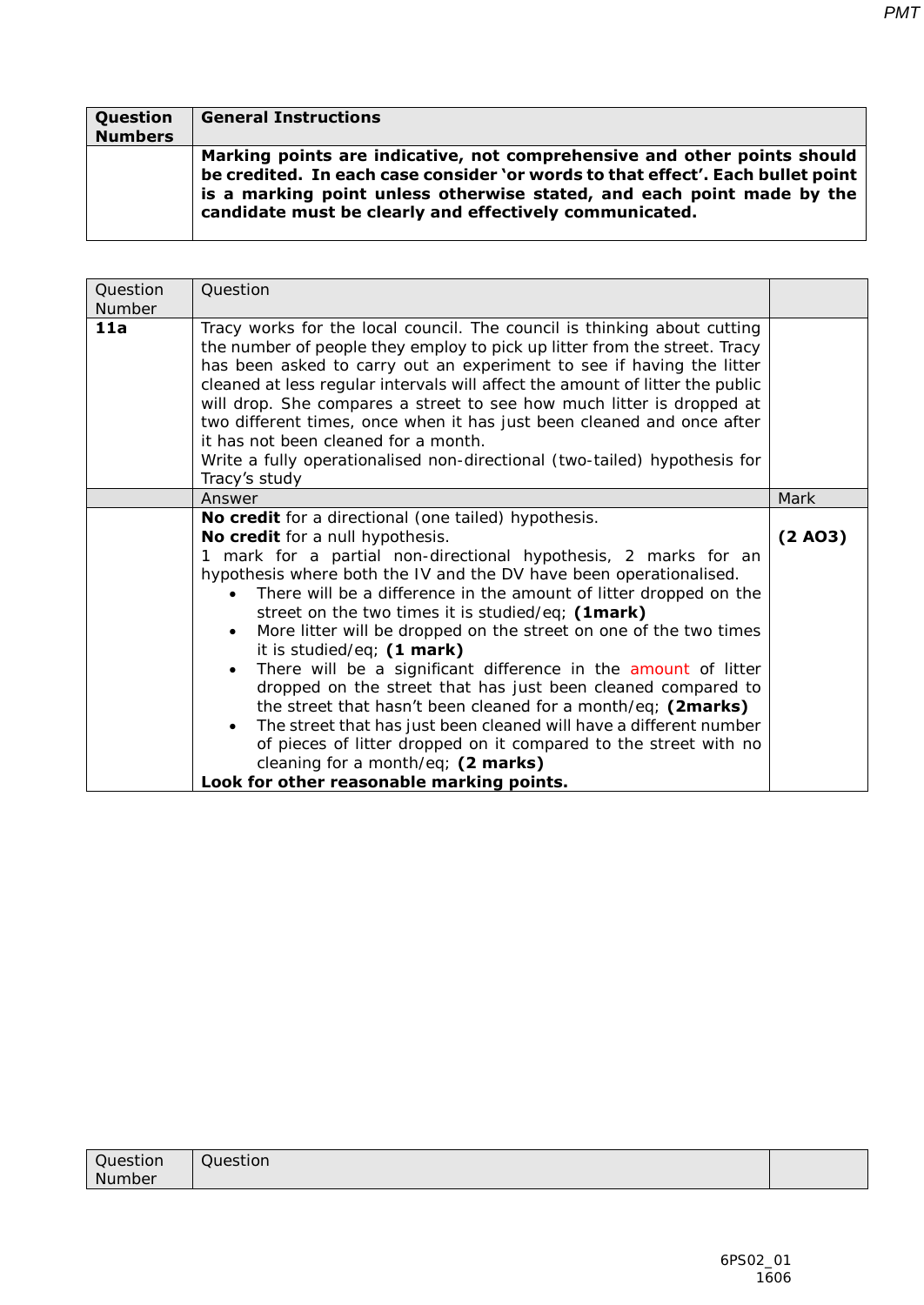| 11 <sub>b</sub> | The council said that Tracy's study was not representative of the whole                                                                                                                                                                               |         |
|-----------------|-------------------------------------------------------------------------------------------------------------------------------------------------------------------------------------------------------------------------------------------------------|---------|
|                 | town.                                                                                                                                                                                                                                                 |         |
|                 | Outline one way Tracy could make her study more representative of the                                                                                                                                                                                 |         |
|                 | town's population.                                                                                                                                                                                                                                    |         |
|                 | Answer                                                                                                                                                                                                                                                | Mark    |
|                 | One mark per point/elaboration.                                                                                                                                                                                                                       |         |
|                 | If more than one way given then mark all and credit the best.                                                                                                                                                                                         | (2 A03) |
|                 | She could carry out the study on more than 1 street/eq;<br>This would mean that her sample size would increase so the<br>$\bullet$<br>results would be more representative/eq;                                                                        |         |
|                 | Tracy could use a random sampling method to make the results<br>more representative/eq;<br>This would mean that every street had a chance of being in the<br>$\bullet$<br>study so there would be less bias when deciding which streets<br>to use/eq; |         |
|                 | Tracy should make sure she uses streets from a variety of areas<br>across the town/eq;<br>This would ensure variables of the people who lived in the<br>streets were more balanced so less likely to affect the<br>results/eq;                        |         |
|                 | Look for other reasonable marking points.                                                                                                                                                                                                             |         |

| Question<br>Number | Question                                                                                                                                                                                                                                                                                                                                                                                                                                                                                                                                                             |         |
|--------------------|----------------------------------------------------------------------------------------------------------------------------------------------------------------------------------------------------------------------------------------------------------------------------------------------------------------------------------------------------------------------------------------------------------------------------------------------------------------------------------------------------------------------------------------------------------------------|---------|
| 12a                | In the Psychodynamic Approach you have learned about Freud's study<br>of Little Hans (1909).<br>a) Explain what led Freud to conclude that Hans' fear of horses was really<br>a fear of his father.                                                                                                                                                                                                                                                                                                                                                                  |         |
|                    | Answer                                                                                                                                                                                                                                                                                                                                                                                                                                                                                                                                                               | Mark    |
|                    | One mark per point/elaboration.<br>Freud said the black bits around horses' mouth represented<br>Hans' father's moustache/eq;<br>Hans was scared of horses with blinkers, the blinkers<br>represented his father's glasses/eq;<br>Freud said seeing a horse collapse in the street reminded Hans<br>of his death wish against his father/eq;<br>Hans once said 'daddy don't trot away from me' to his<br>father/eq;<br>Hans was especially afraid of white horses and he once<br>mentioned how white his father was/eq;<br>Look for other reasonable marking points. | (3 A01) |

| Question | Question |  |
|----------|----------|--|
| Number   |          |  |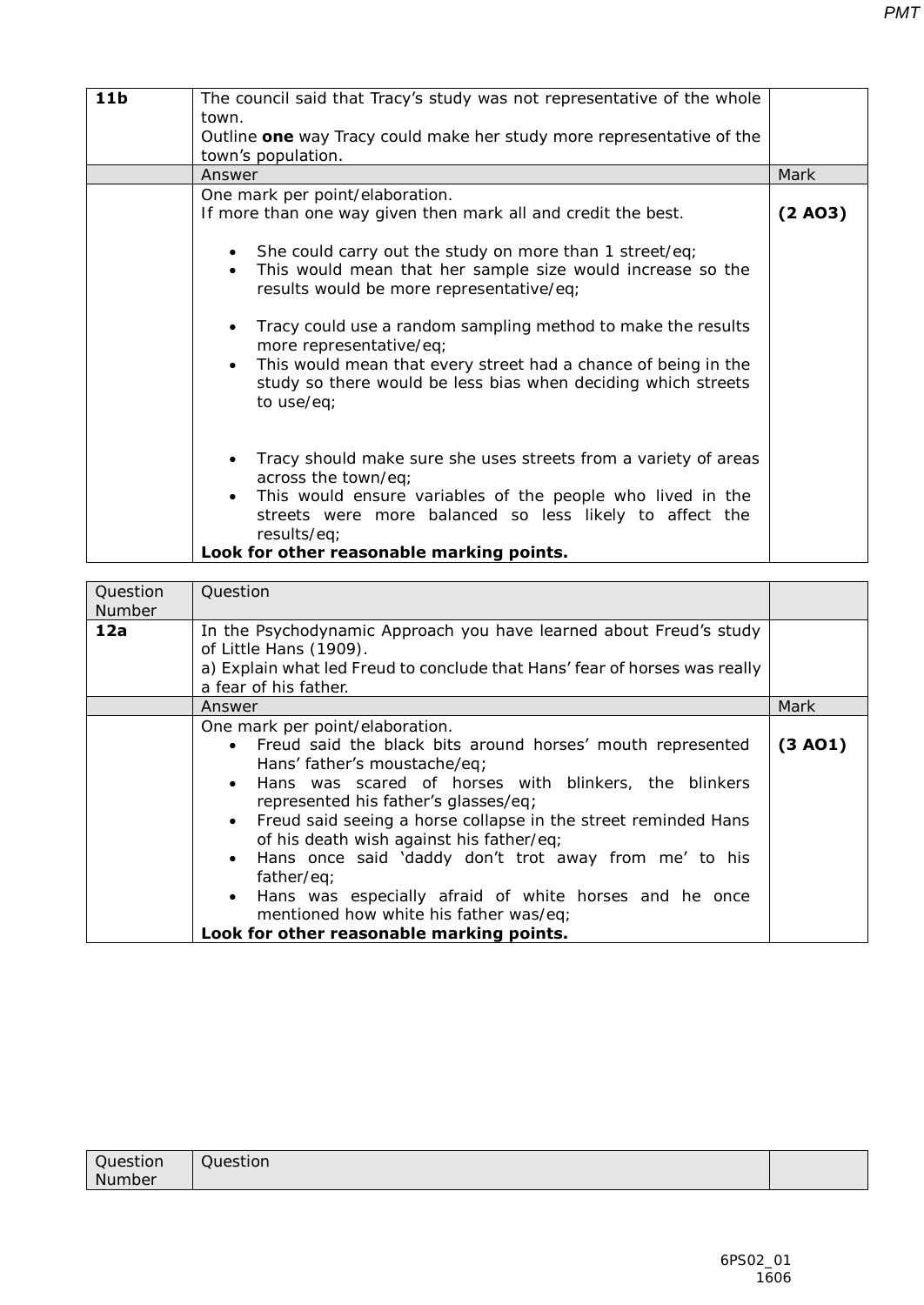| 12 <sub>b</sub> | Evaluate Freud's study of Little Hans (1909) in terms of validity                                                                                                                                                                                                                                                                                                                                                                                                                                                                                                                                                                                                                                                                                                                                                                                                                                                                                                                                                                                                                                                                                                                                                                                                                                      |         |
|-----------------|--------------------------------------------------------------------------------------------------------------------------------------------------------------------------------------------------------------------------------------------------------------------------------------------------------------------------------------------------------------------------------------------------------------------------------------------------------------------------------------------------------------------------------------------------------------------------------------------------------------------------------------------------------------------------------------------------------------------------------------------------------------------------------------------------------------------------------------------------------------------------------------------------------------------------------------------------------------------------------------------------------------------------------------------------------------------------------------------------------------------------------------------------------------------------------------------------------------------------------------------------------------------------------------------------------|---------|
|                 | Answer                                                                                                                                                                                                                                                                                                                                                                                                                                                                                                                                                                                                                                                                                                                                                                                                                                                                                                                                                                                                                                                                                                                                                                                                                                                                                                 | Mark    |
|                 | One mark per point/elaboration.<br>No credit if it is not in terms of validity.<br>The data gathered was rich and detailed as it was a case study,<br>so this increases validity/eq;<br>Freud used different methods, such as dream analysis,<br>$\bullet$<br>observations of Little Hans, so the<br>data<br>could<br>be<br>triangulated/eq;<br>As Hans' phobia was cured Freud would argue that the analysis<br>$\bullet$<br>was valid/eq;<br>Hans related his dreams to his father in his own house so it has<br>ecological validity/eq;<br>It does not have population validity as it is a case study of one<br>unique boy so the results may not apply to other children/eq;<br>Freud's interpretation of Han's dreams are subjective, other<br>analysts may interpret them in a different way/eq;<br>The reason Hans may have been scared of horses is because he<br>$\bullet$<br>saw one collapse in the street so it may not be because of<br>unconscious desires/eq;<br>Hans' father may have been biased in the information he passed<br>on to Freud, so the analysis may not be accurate affecting<br>validity/eq;<br>It has task validity as Hans' was going about his normal life and<br>would talk to his father about his phobia/dreams/eq;<br>Look for other reasonable marking points. | (4 A02) |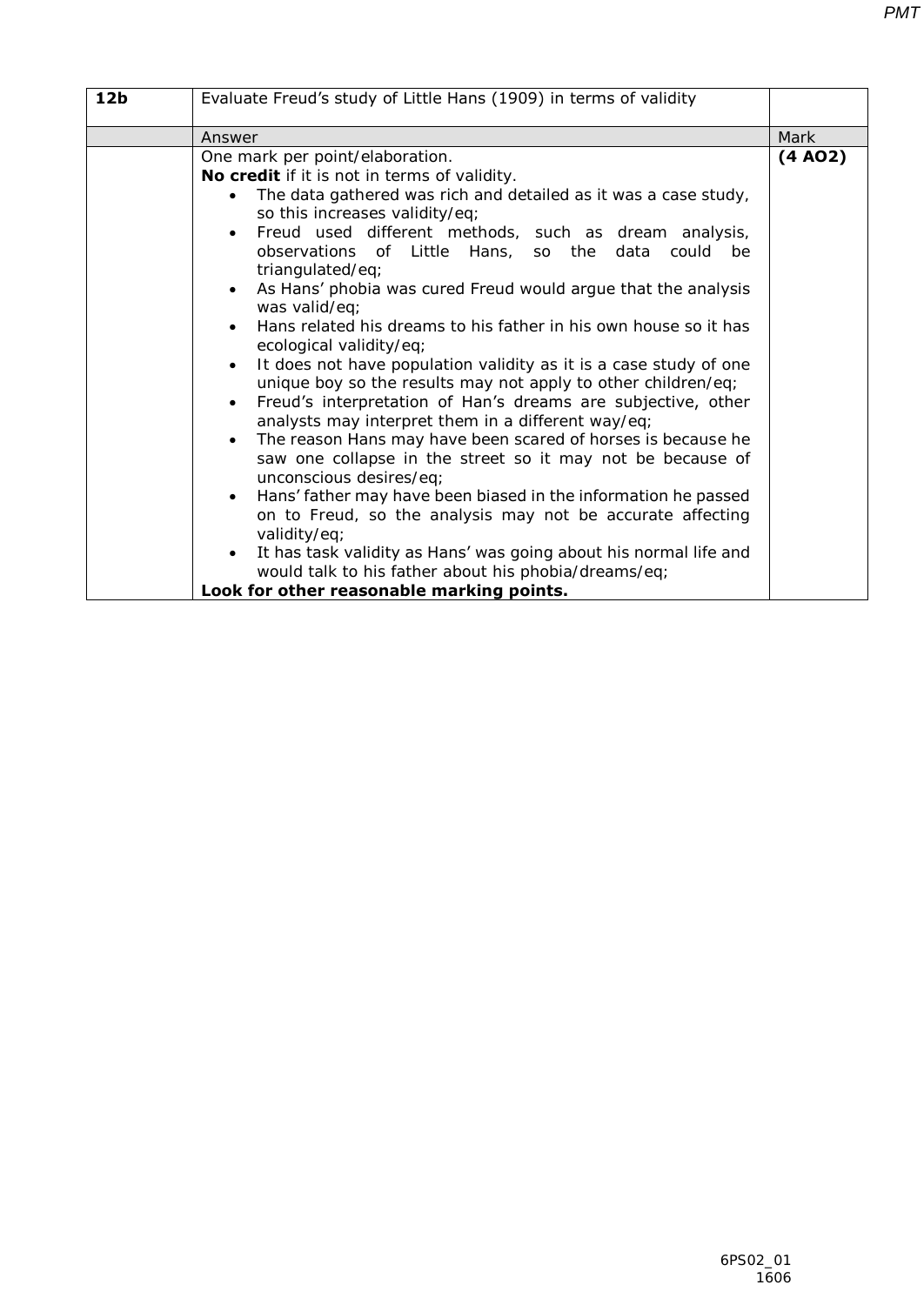| Question<br>Number | Question                                                                                                                                                                                                                                                                                                                                                                                                                                                                                                                                                                                                                                                                                                                                                                                                                                                                                             |         |
|--------------------|------------------------------------------------------------------------------------------------------------------------------------------------------------------------------------------------------------------------------------------------------------------------------------------------------------------------------------------------------------------------------------------------------------------------------------------------------------------------------------------------------------------------------------------------------------------------------------------------------------------------------------------------------------------------------------------------------------------------------------------------------------------------------------------------------------------------------------------------------------------------------------------------------|---------|
| 13a                | In the Learning Approach you carried out an observational practical.<br>Outline the results from your observational practical from the Learning<br>Approach.                                                                                                                                                                                                                                                                                                                                                                                                                                                                                                                                                                                                                                                                                                                                         |         |
|                    | Answer                                                                                                                                                                                                                                                                                                                                                                                                                                                                                                                                                                                                                                                                                                                                                                                                                                                                                               | Mark    |
|                    | No credit if the practical is not from the Learning Approach                                                                                                                                                                                                                                                                                                                                                                                                                                                                                                                                                                                                                                                                                                                                                                                                                                         |         |
|                    | <b>One mark</b> for a weak answer.<br>Two marks for an elaborated answer that includes some figures e.g.<br>mean.                                                                                                                                                                                                                                                                                                                                                                                                                                                                                                                                                                                                                                                                                                                                                                                    | (3 A03) |
|                    | Three marks for a detailed answer that includes the statistical test<br>and whether the results were or were not significant.<br>Possible practicals include: observing what toys children play with;<br>what types of car different genders drive; observing which gender<br>is the most polite; which gender wears a specific colour more. There<br>are others if not sure check with team leader.<br>0 marks<br>Either no answer or a muddled answer where the examiner cannot tell<br>what results were found. No focus on the observation from the<br>Learning Approach. Or no answer at all.<br>1 mark<br>The examiner is given a brief idea of the results with a reference to<br>what was found may not include any analysis of central tendency.<br>E.g. more women drove smaller cars, such as Fiat 500's, compared to<br>men.                                                             |         |
|                    | 2 marks<br>The examiner knows what results were found, will make an explanation<br>of what the central tendency shows, or use figures to explain their<br>results. May say there was a significant difference (or not) but not<br>explain how they know this.<br>E.g. More women drove bigger cars compared to men, as 28/30 women<br>drove big cars and only 16/30 men drove big cars.<br>3 marks<br>The examiner knows exactly what results were found, will make a<br>reference to whether there was a significant difference or not with<br>some explanation about why they are saying this. May also include<br>figures from central tendency to further explain their results.<br>The results were significantly different and women did drive smaller<br>$\bullet$<br>cars that men as the observed value was bigger than the critical<br>value.<br>Look for other reasonable marking points. |         |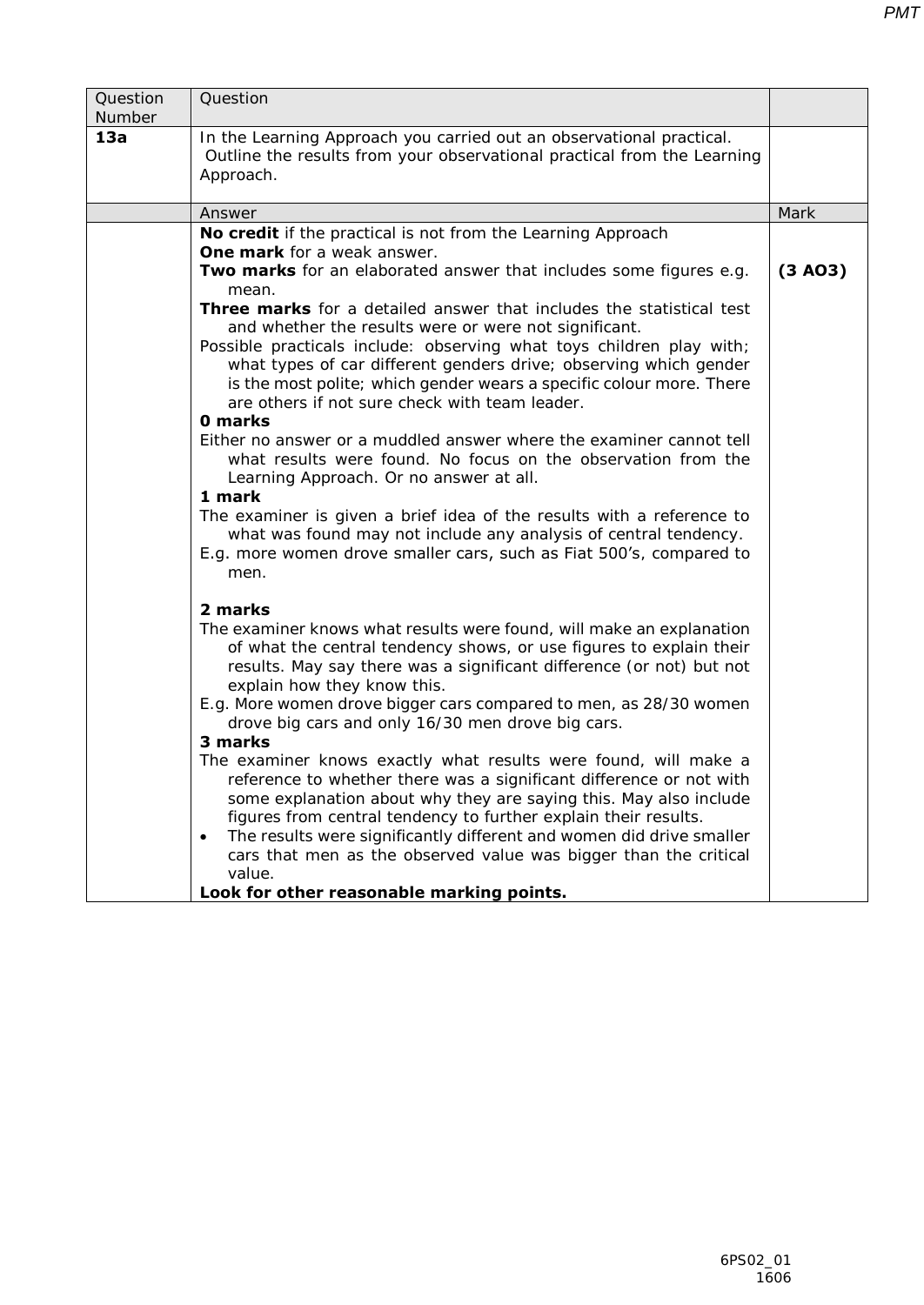| Question<br>Number | Question                                                                                                                                                                                                                                                                                                                                                                                                                                                                                                                                                                                            |         |
|--------------------|-----------------------------------------------------------------------------------------------------------------------------------------------------------------------------------------------------------------------------------------------------------------------------------------------------------------------------------------------------------------------------------------------------------------------------------------------------------------------------------------------------------------------------------------------------------------------------------------------------|---------|
| 13bi               | State one issue with the reliability of your observational practical from<br>the Learning Approach                                                                                                                                                                                                                                                                                                                                                                                                                                                                                                  |         |
|                    | Answer                                                                                                                                                                                                                                                                                                                                                                                                                                                                                                                                                                                              | Mark    |
|                    | One mark per point/elaboration.<br><b>No credit</b> if it is not the practical observation from the Learning<br>Approach.<br>No credit if it is not a reliability issue.                                                                                                                                                                                                                                                                                                                                                                                                                            | (1 A03) |
|                    | We did not have good definitions about what type of play was<br>aggressive affecting our reliability/eq;<br>We only observed cars at midday, so results may be different if it<br>was during rush hour/eq;<br>Our extraneous variables weren't controlled so they may have<br>affected our results/eq;<br>It was raining when we observed the children in the playground<br>so this may have affected how they acted/eq;<br>We did not have good inter-rater reliability as when we<br>$\bullet$<br>compared results we did not have the same totals for healthy<br>eating in males and females/eq; |         |
|                    | Look for other reasonable marking points.                                                                                                                                                                                                                                                                                                                                                                                                                                                                                                                                                           |         |

| Question<br>Number | Question                                                                                                                                                                                                                                                                                                                                                                                                                                                                                                                                                                                                                                                                                                                                                                                                                                                                                                                                                                                                                                                                                                                                      |         |
|--------------------|-----------------------------------------------------------------------------------------------------------------------------------------------------------------------------------------------------------------------------------------------------------------------------------------------------------------------------------------------------------------------------------------------------------------------------------------------------------------------------------------------------------------------------------------------------------------------------------------------------------------------------------------------------------------------------------------------------------------------------------------------------------------------------------------------------------------------------------------------------------------------------------------------------------------------------------------------------------------------------------------------------------------------------------------------------------------------------------------------------------------------------------------------|---------|
| 13bii              | Outline how you could deal with the issue stated in $13(b)(i)$ to improve the<br>reliability of your observational practical from the Learning Approach.                                                                                                                                                                                                                                                                                                                                                                                                                                                                                                                                                                                                                                                                                                                                                                                                                                                                                                                                                                                      |         |
|                    | Answer                                                                                                                                                                                                                                                                                                                                                                                                                                                                                                                                                                                                                                                                                                                                                                                                                                                                                                                                                                                                                                                                                                                                        | Mark    |
|                    | One mark per point/elaboration.<br>TE. If the issue being improved does not match the issue in bi) then <b>0</b><br>marks.<br>If the issue being improved does match the issue in bi) but is not from the<br>Learning Approach then 0 mark.                                                                                                                                                                                                                                                                                                                                                                                                                                                                                                                                                                                                                                                                                                                                                                                                                                                                                                   | (2 A03) |
|                    | Definitions.<br>Before we carried out the observation we should have sat down and<br>discussed how we were going to define aggressive behaviour/eq;<br>We could have carried out a pilot study to check we had inter rater<br>$\bullet$<br>reliability and had all observed the same behaviour/eq; (1 <sup>st</sup> mark)<br>If we found we did not have inter rater reliability we should have<br>looked at our definitions again and seen where we differed/eq; (2 <sup>nd</sup><br>mark)<br>We could have had pictures of big and small cars so everyone in<br>$\bullet$<br>our groups knew what they were looking for/eq;<br>Extraneous variables.<br>We could have carried out a structured observation to control the<br>setting/eq; $(1st mark)$ this would mean that the setting would be<br>the same for all participants increasing our reliability/eq; (2nd<br>mark)<br>We could carry out the observation over several days/times so the<br>$\bullet$<br>weather/time of day did not affect our results/eq;<br>We could make sure we controlled variables such as noise, toys<br>available so they were the same for everyone/eq; |         |
|                    | Look for other reasonable marking points.                                                                                                                                                                                                                                                                                                                                                                                                                                                                                                                                                                                                                                                                                                                                                                                                                                                                                                                                                                                                                                                                                                     |         |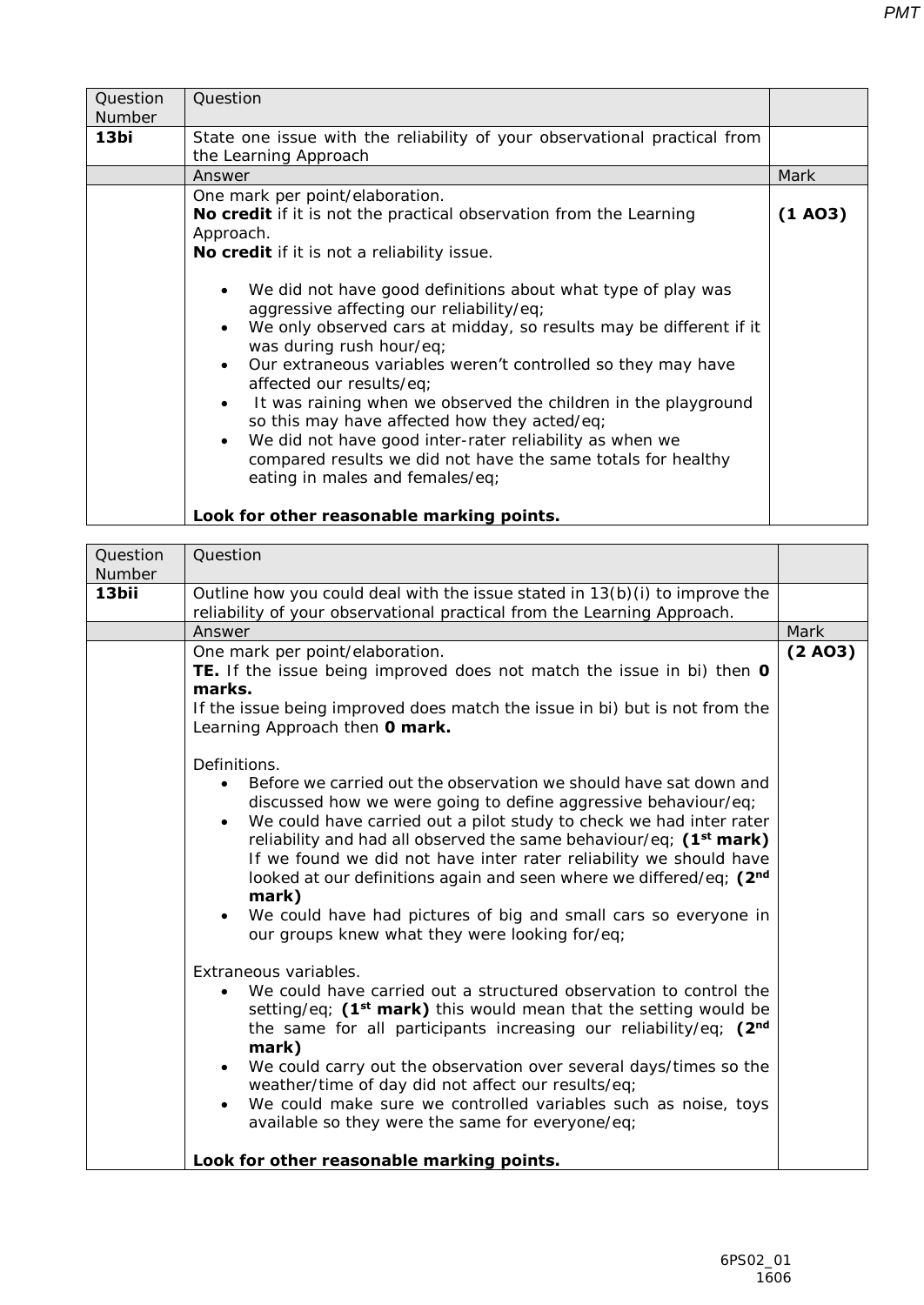| Question | Question                                                                     |         |
|----------|------------------------------------------------------------------------------|---------|
| Number   |                                                                              |         |
| 14       | In the Learning Approach you will have studied Social Learning Theory.       |         |
|          | Social Learning Theory can be used to explain many different kinds of        |         |
|          | behaviour.                                                                   |         |
|          | Use terms from Social Learning Theory to fill in the blanks in the paragraph |         |
|          | below.                                                                       |         |
|          | You <b>must not use</b> the same term more than once.                        |         |
|          | Answer                                                                       | Mark    |
|          | If same term is used correctly more than once no marks for the second        |         |
|          | reference.                                                                   | (4 A01) |
|          |                                                                              |         |
|          | Faye observes her mother mending the car and imitates her mother's           |         |
|          | behaviour. This is because her mother is a _role model/female_               |         |
|          |                                                                              |         |
|          | A characteristic of Faye's mother that means she is more likely to be        |         |
|          | imitated by her daughter is that she is that she is <b>same</b>              |         |
|          | gender/powerful/ warm/ has authority/similar.                                |         |
|          |                                                                              |         |
|          | Faye sees her father reward her mother for fixing the car as he takes her    |         |
|          | out to dinner. This is an example of <b>vicarious reinforcement/learning</b> |         |
|          |                                                                              |         |
|          | When Faye helps fix the car she is given praise which increases her          |         |
|          | <b>motivation</b> so she is more likely to repeat the behaviour again.       |         |
|          | Look for other reasonable marking points.                                    |         |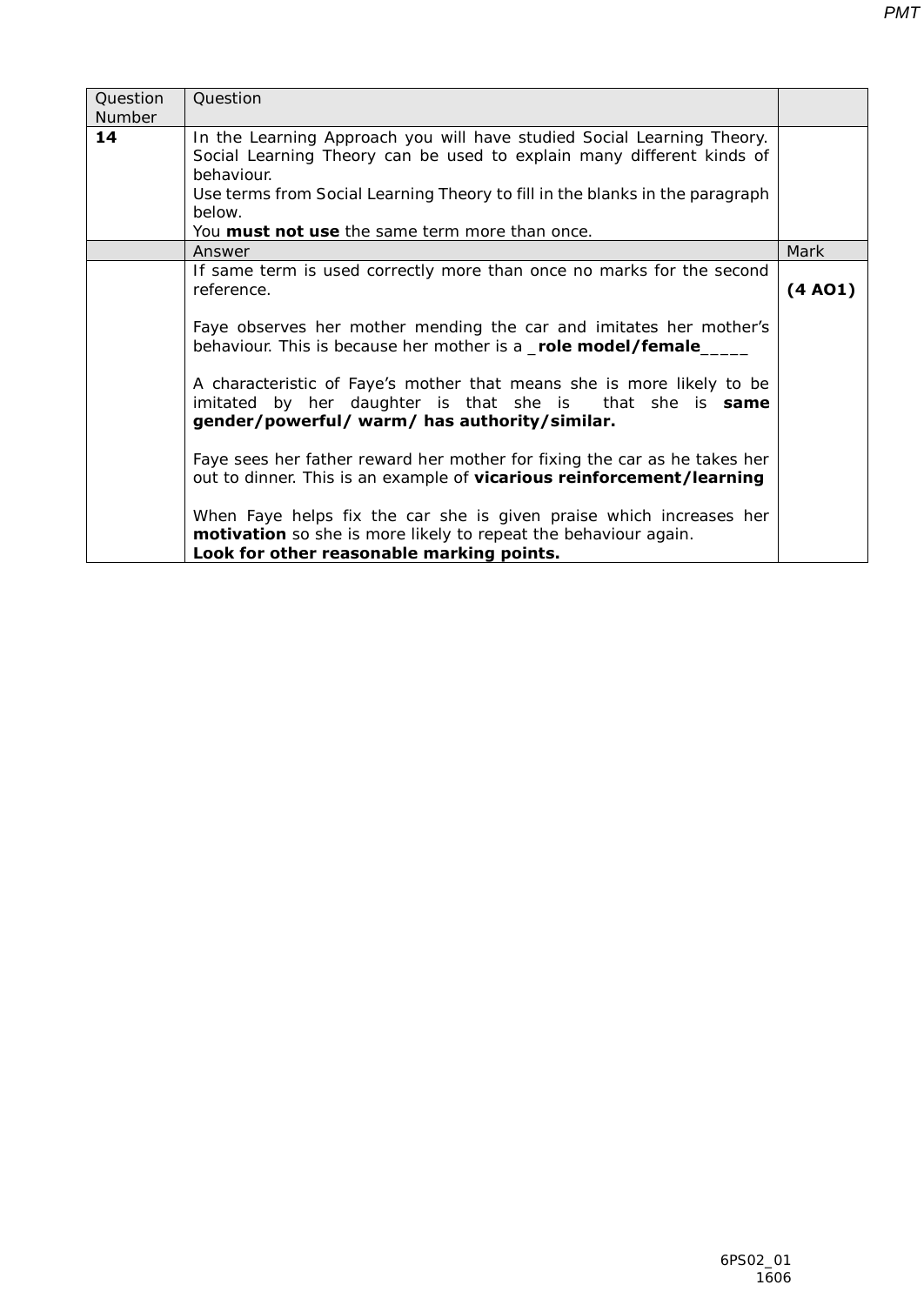| Question<br>Number | Question                                                                                                                                                                                                                                                                                                                                                                                                                                                                                                                                                                                                                    |         |
|--------------------|-----------------------------------------------------------------------------------------------------------------------------------------------------------------------------------------------------------------------------------------------------------------------------------------------------------------------------------------------------------------------------------------------------------------------------------------------------------------------------------------------------------------------------------------------------------------------------------------------------------------------------|---------|
| <b>15a</b>         | You will have studied a key issue in the Biological Approach.<br>a) Describe the key issue you studied in the Biological Approach                                                                                                                                                                                                                                                                                                                                                                                                                                                                                           |         |
|                    | Answer                                                                                                                                                                                                                                                                                                                                                                                                                                                                                                                                                                                                                      | Mark    |
|                    | One mark per point/elaboration.<br>No credit if the issue is from another approach or if it is biological<br>theory/studies with no identifiable issue.<br><b>1 mark</b> for ID that is clearly expressed as an issue.<br>Issues can include Is autism an extreme male brain condition? Are<br>transgender operations ethical? Are mental disorders biological in<br>nature? There are others. Please check with your team leader if you are<br>not sure.                                                                                                                                                                   | (3 A01) |
|                    | E.g. Is autism an extreme male brain condition?/eq;<br>• Autism affects a child's ability to interact and build relationships with<br>others/eq;<br>• Symptoms can include lower language abilities than others their age<br>and problems with communicating/eq;<br>• Almost 34 of people with autism are male/eq;<br>• It is thought that an autistic brain structure is an exaggeration of<br>normal male brain structures/eq;                                                                                                                                                                                            |         |
|                    | E.g. Are transgender operations ethical?/eq;<br>• A transgender operation involves changing the physical sex of a person,<br>e.g. changing a male into a female physically/eq;<br>• This can be done with adults because they feel they are in the wrong<br>sex body/eq;<br>• It can also be done on children if they appear to be of an indeterminate<br>sex/eq;<br>• However in the case of children there are ethical issues as it is the<br>parents not the child who decides what sex they become/eq;<br>• Some argue it isn't ethical to spend public money on what could be<br>seen as a non essential operation/eq; |         |
|                    | E.g. Do anti depressants work?/eq;<br>• Millions of pounds are spent by the NHS on anti depressants every<br>year/eq;<br>• They work by changing the neurotransmitters/increasing levels of<br>serotonin in the brain/eq;<br>• It is said that drugs are used because they are quicker/cheaper than<br>other forms of therapy/eq;<br>• However some argue that psychotherapy would be more effective/eq                                                                                                                                                                                                                     |         |
|                    | Look for other reasonable marking points.                                                                                                                                                                                                                                                                                                                                                                                                                                                                                                                                                                                   |         |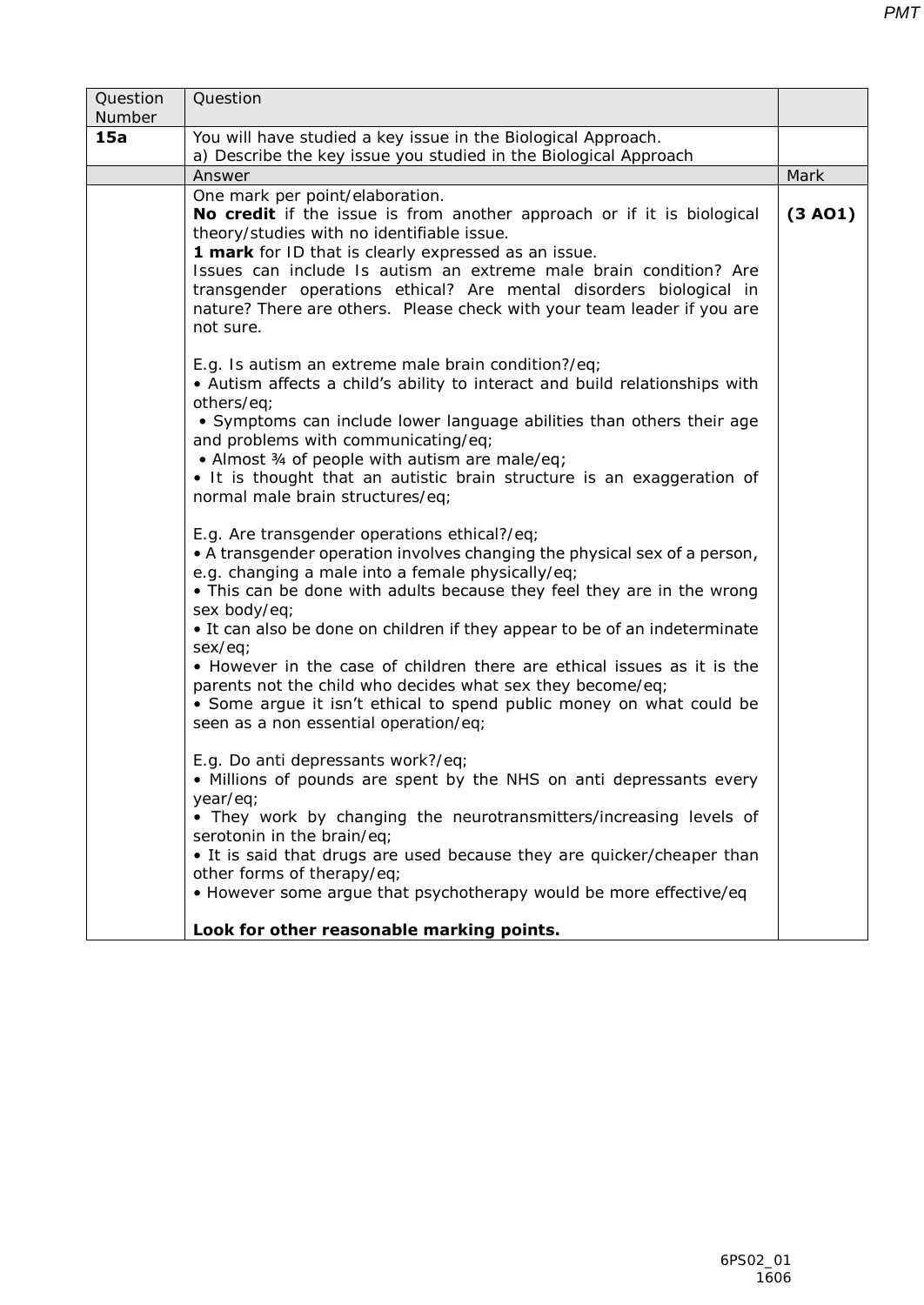| 15 <sub>b</sub> | Explain your key issue in 15a) using psychological terms, concepts,                                                                                                                                                                                                                                                                                                                                                                                                                                                                                                                                                                                                                                                                                                                                                                                                                                                                                                                                                                                                                                                                                                                                                                              |         |
|-----------------|--------------------------------------------------------------------------------------------------------------------------------------------------------------------------------------------------------------------------------------------------------------------------------------------------------------------------------------------------------------------------------------------------------------------------------------------------------------------------------------------------------------------------------------------------------------------------------------------------------------------------------------------------------------------------------------------------------------------------------------------------------------------------------------------------------------------------------------------------------------------------------------------------------------------------------------------------------------------------------------------------------------------------------------------------------------------------------------------------------------------------------------------------------------------------------------------------------------------------------------------------|---------|
|                 | theories and/or research from the Biological Approach.                                                                                                                                                                                                                                                                                                                                                                                                                                                                                                                                                                                                                                                                                                                                                                                                                                                                                                                                                                                                                                                                                                                                                                                           |         |
|                 | Answer                                                                                                                                                                                                                                                                                                                                                                                                                                                                                                                                                                                                                                                                                                                                                                                                                                                                                                                                                                                                                                                                                                                                                                                                                                           | Mark    |
|                 | One mark per point/elaboration.<br>TE: If 15a is blank but 15b explains a clearly identifiable key issue from<br>the biological approach then <b>all</b> marks can be given.<br>If the key issue is not from the biological approach but is the one<br>described in 15a) <b>0 marks.</b><br>No credit if the issue is not the same as the issue in 15a.<br>No ID mark.<br>Max 1 mark for non-biological alternative theories.<br>E.g. Is Autism a male brain condition?<br>• Male brains are heavier than female brains, and people with autism<br>have heavier brains/eq;<br>• In early development male brains grow faster than female brains and<br>the brains of people with autism grow even faster/eq;<br>• Males are better at spatial tasks than females, and people with autism<br>tend to be even better at them showing it could be due to brain<br>function/eq;<br>• People with autism are slower than males who don't have autism at<br>developing language, with females developing language the fastest/eq;<br>• However hormones could play a part as it could be due to exposure to<br>male hormones which explains why some females also have autism/eq;<br>• It may also be genetic as about 60% of MZ twins will have it if | (5 A01) |

E.g. Are transgender operations ethical?

• In the case of Money's study at first it seemed that a male could successfully become a female/eq;

- However in David Reimer's later testimony it was clear it didn't work as he changed back to a male/eq;
- The case of Daphne Went would suggest it does work as she is biologically male but happy as a female/eq;

• If gender is partly due to brain lateralisation then such operations won't work as the child will still have the original sex brain/eq;

• However social learning theorists would argue that with appropriate role models children can learn to be a specific sex/eq;

• A study of 14 males who were raised as girls after surgery found that most of them still felt male showing it often doesn't work/eq;

E.g. Do anti depressants work?

• Studies have found they work in around 65% of cases compared to 30% improvement with a placebo/eq;

• However in 30% of patients they have no effect/eq;

• They do have side effects that include dry mouth/eq;

• Prozac has been known to increase suicide/suicidal thoughts in some patients/eq;

• Psychoanalysts would say that as the root cause of the problem has not been addressed then antidepressants just get rid of the symptoms/eq;

• Antidepressants may not cure but the patient may need to take them in order to access other therapies/eq;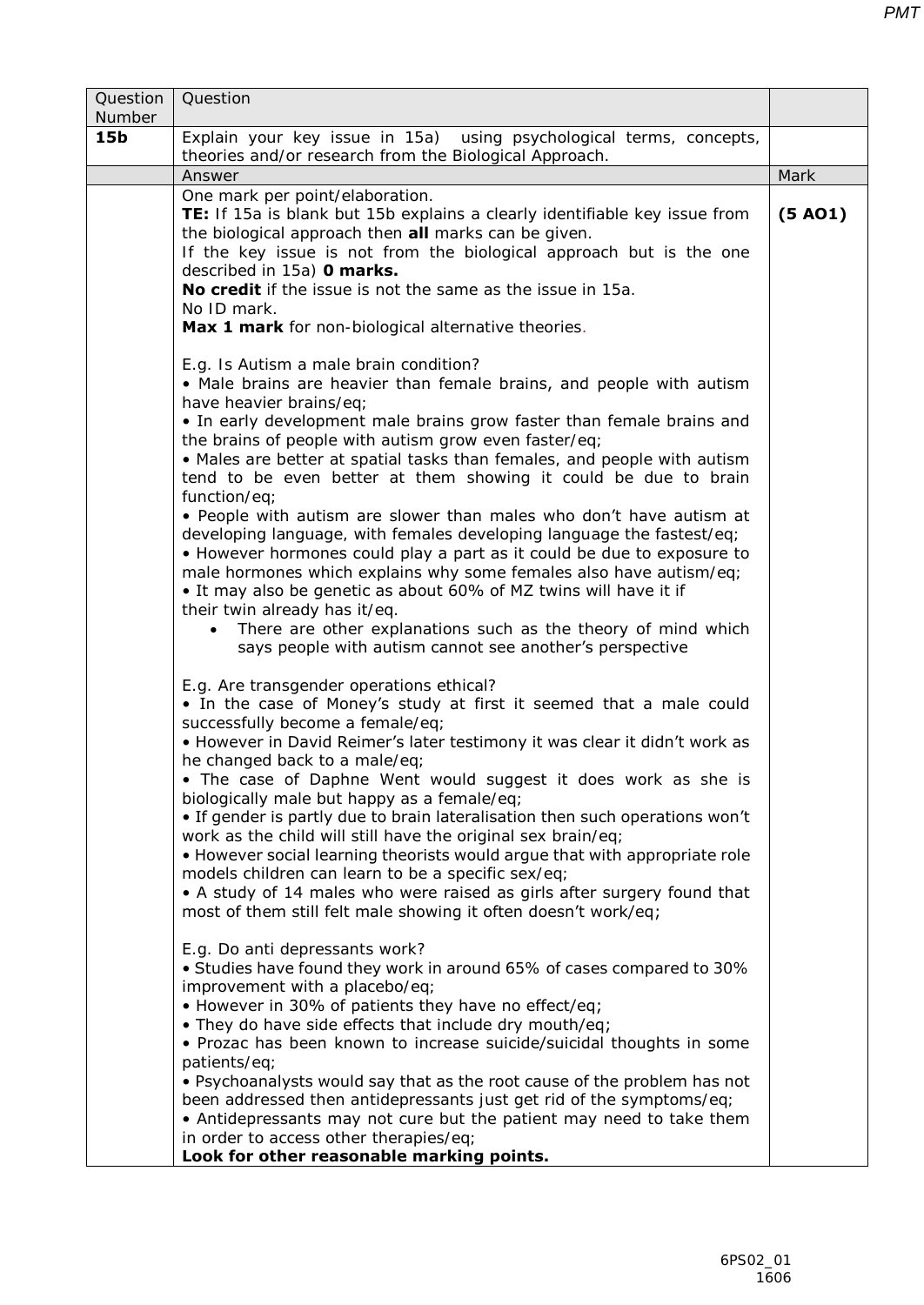| Question<br>Number | Question                                                                                                                                                                                                                                                                                                                                                                                                                                                                                                                                                                                                                                                  |         |
|--------------------|-----------------------------------------------------------------------------------------------------------------------------------------------------------------------------------------------------------------------------------------------------------------------------------------------------------------------------------------------------------------------------------------------------------------------------------------------------------------------------------------------------------------------------------------------------------------------------------------------------------------------------------------------------------|---------|
| <b>16a</b>         | In the Biological Approach you will have learned about Money's (1975)<br>study.<br>a) Describe the procedure of Money's original (1975) study.                                                                                                                                                                                                                                                                                                                                                                                                                                                                                                            |         |
|                    | Answer                                                                                                                                                                                                                                                                                                                                                                                                                                                                                                                                                                                                                                                    | Mark    |
|                    | One mark per point/elaboration<br>No credit for the aims, results or conclusion.<br><b>No credit</b> for any procedural point that relates specifically to the follow<br>up study including allegations about what happened.<br>Max one mark for points about the accident                                                                                                                                                                                                                                                                                                                                                                                | (4 A01) |
|                    | There was an accident during Bruce's circumcision and his penis<br>$\bullet$<br>was burnt off/eq;<br>After seeing Money on television the parents contacted him and<br>$\bullet$<br>agreed to bring Bruce up as a girl/eq;<br>Bruce was castrated and his name changed to Brenda/eq;<br>He was renamed Brenda, dressed in girls clothes and given girls'<br>toys to play with/eq;<br>The parents emphasised the mother role doing housework and<br>$\bullet$<br>father role doing DIY/eq;<br>Brenda was castrated when she was two/eq;<br>$\bullet$<br>At puberty/12 years old Brenda was given oestrogen to allow<br>$\bullet$<br>female development/eq; |         |

• Both Brenda and her twin brother Brian had yearly interviews with Dr Money where he emphasised the difference between male and female/eq;

**Look for other reasonable marking points.**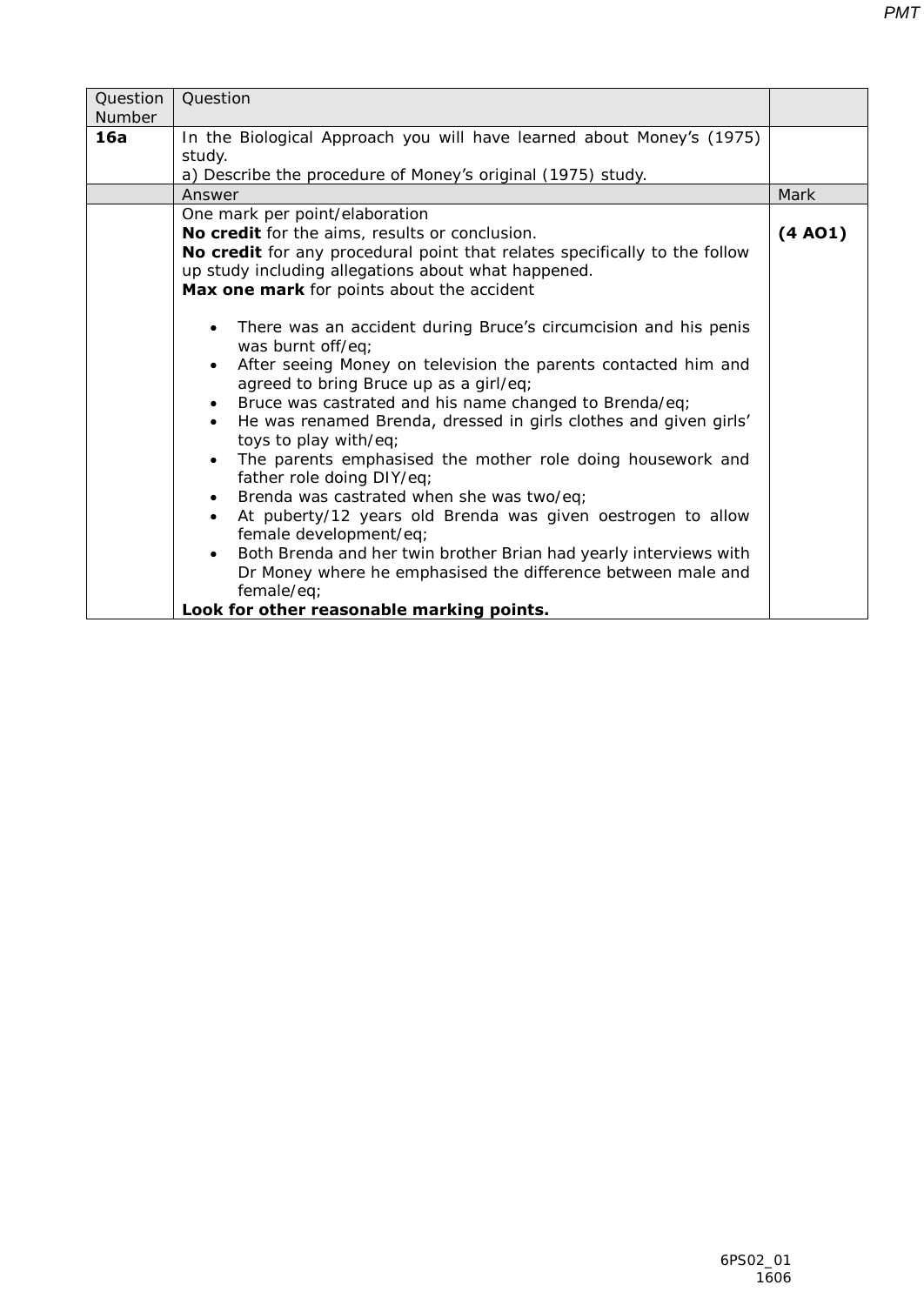|--|

| Question<br>Number | Question                                                                                                                                                                                                                                                                                                                                                                                                                                                                                                                                                                                                                                                                                                                                                                                                                                                                                                                                                                                                                                                                                                                                                                                                                                                                                                                                                                                                                                                                                                                                                                                                                                                                                                                                                                                                                                                                                                               |         |
|--------------------|------------------------------------------------------------------------------------------------------------------------------------------------------------------------------------------------------------------------------------------------------------------------------------------------------------------------------------------------------------------------------------------------------------------------------------------------------------------------------------------------------------------------------------------------------------------------------------------------------------------------------------------------------------------------------------------------------------------------------------------------------------------------------------------------------------------------------------------------------------------------------------------------------------------------------------------------------------------------------------------------------------------------------------------------------------------------------------------------------------------------------------------------------------------------------------------------------------------------------------------------------------------------------------------------------------------------------------------------------------------------------------------------------------------------------------------------------------------------------------------------------------------------------------------------------------------------------------------------------------------------------------------------------------------------------------------------------------------------------------------------------------------------------------------------------------------------------------------------------------------------------------------------------------------------|---------|
| 16 <sub>b</sub>    | Evaluate Money's original (1975) study.                                                                                                                                                                                                                                                                                                                                                                                                                                                                                                                                                                                                                                                                                                                                                                                                                                                                                                                                                                                                                                                                                                                                                                                                                                                                                                                                                                                                                                                                                                                                                                                                                                                                                                                                                                                                                                                                                |         |
|                    | Answer                                                                                                                                                                                                                                                                                                                                                                                                                                                                                                                                                                                                                                                                                                                                                                                                                                                                                                                                                                                                                                                                                                                                                                                                                                                                                                                                                                                                                                                                                                                                                                                                                                                                                                                                                                                                                                                                                                                 | Mark    |
|                    | One mark per point/elaboration<br>No credit for evaluation points of any study other than Money's.<br>The study was only carried out on one pair of male twins so the<br>$\bullet$<br>results may not be true of other children/eq;<br>The study lack validity as the follow up study found that Brenda<br>$\bullet$<br>had not been happy as a girl and had changed back to a<br>male/David/eq;<br>Brenda's/Bruce's/David's case was different as s/he had been<br>$\bullet$<br>exposed to testosterone until he was two so the result may not<br>be true for true intersex children/eq;<br>The study had ecological validity as Brenda lived her normal life<br>$\bullet$<br>at home and helped around the house as she would have had<br>to do/eq;<br>It could be argued that the yearly interviews were not valid as<br>children don't usually have interviews where the focus is on the<br>different genders/eq;<br>There were no demand characteristics as neither Brenda nor<br>$\bullet$<br>Brian knew that Brenda had originally been male/eq;<br>They study was ethical as Money had the consent from Brenda's<br>$\bullet$<br>parents/eq<br>However it has been <b>alleged</b> that the study caused the twins<br>$\bullet$<br>mental harm so Money did not protect them from harm/eq;<br>Brian acted as a control to compare Brenda's development to<br>$\bullet$<br>so this increases the reliability/eq;<br>The results from this study were applied to real life cases of<br>$\bullet$<br>indeterminate sex where it was thought to be best to bring the<br>children up as females/eq;<br>The case of Daphne Went supports Money's study as she was<br>happy as a female even though she was biologically male/eq;<br>However several other studies have found that gender<br>reassignments don't work so reducing the reliability of Money's<br>study/eq;<br>Look for other reasonable marking points. | (8 A02) |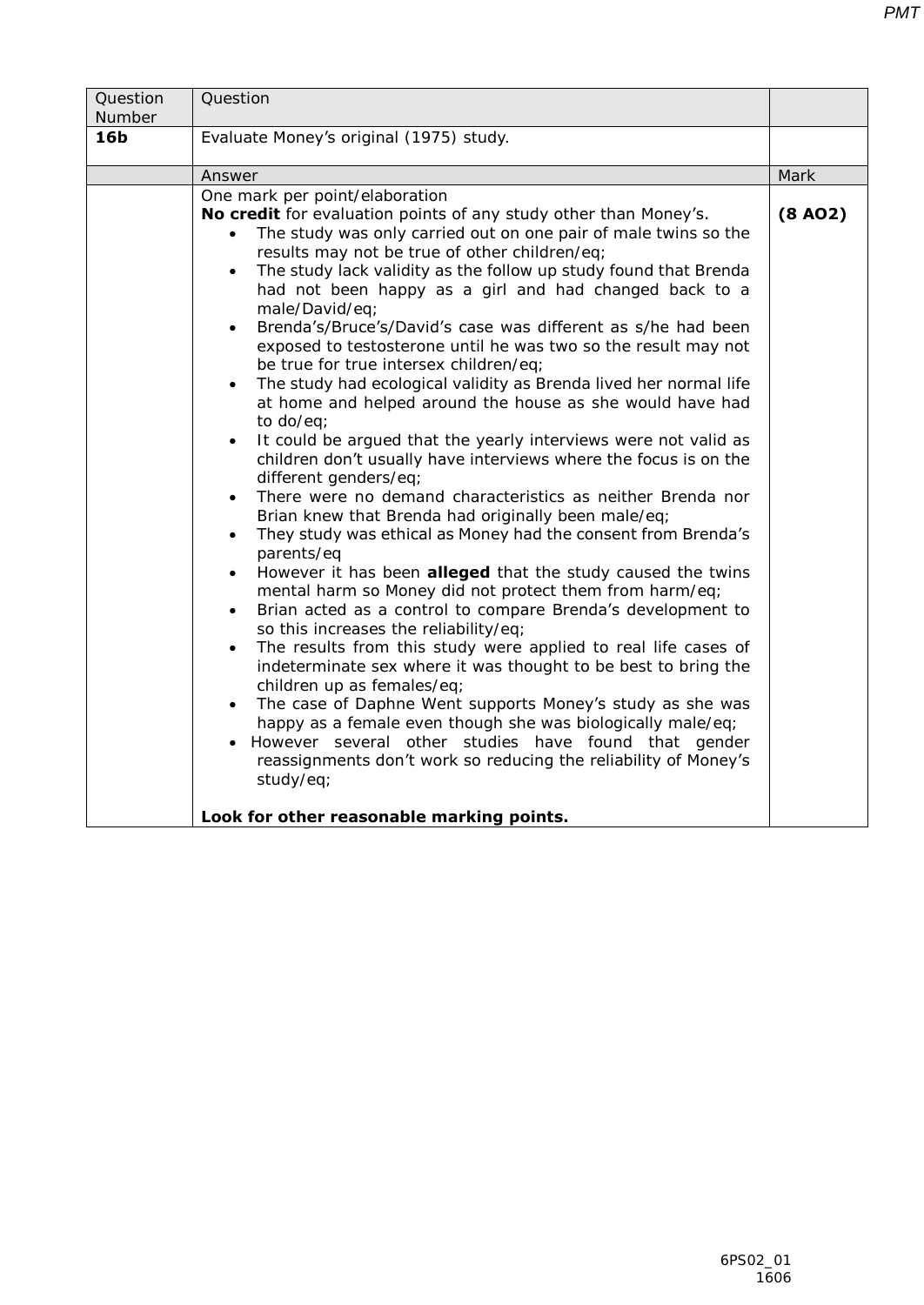#### **Section C**

| Question<br><b>Numbers</b> | <b>General Instructions</b>                                                                                                                                                                                                                                                                         |
|----------------------------|-----------------------------------------------------------------------------------------------------------------------------------------------------------------------------------------------------------------------------------------------------------------------------------------------------|
|                            | Marking points are indicative, not comprehensive and other points<br>should be credited. In each case consider 'or words to that effect'.<br>Each bullet point is a marking point unless otherwise stated, and<br>each point made by the candidate must be clearly and effectively<br>communicated. |

| Question<br>Number | Question                                                                                                                                                                                                                                                                                                                                                                                                                                                                                                                                                                                                                                                                                                                                                                                                                                                                                                                                                                      |                      |
|--------------------|-------------------------------------------------------------------------------------------------------------------------------------------------------------------------------------------------------------------------------------------------------------------------------------------------------------------------------------------------------------------------------------------------------------------------------------------------------------------------------------------------------------------------------------------------------------------------------------------------------------------------------------------------------------------------------------------------------------------------------------------------------------------------------------------------------------------------------------------------------------------------------------------------------------------------------------------------------------------------------|----------------------|
| 17                 | Oliver wants to train his dog, Spike, to compete in agility trials and has<br>set up an agility course for his dog in his garden.<br>Explain how Oliver could train Spike to compete on an agility course<br>using operant conditioning.                                                                                                                                                                                                                                                                                                                                                                                                                                                                                                                                                                                                                                                                                                                                      |                      |
|                    | Answer                                                                                                                                                                                                                                                                                                                                                                                                                                                                                                                                                                                                                                                                                                                                                                                                                                                                                                                                                                        | Mark                 |
|                    | 1 mark per point elaboration.<br>Max 2 marks if no reference to Oliver/dog/Spike/agility course.<br>Oliver could use behaviour shaping and train his dog in stages,<br>rewarding the dog as it completes each stage/eq;<br>He could start by teaching the dog how to weave between poles<br>and then the dog has to weave and climb a plank before getting<br>a reward/eq;<br>Eventually Spike would need to complete the whole course<br>before he got a reward/eq;<br>Oliver could use positive reinforcement and give Spike a dog<br>treat when it has completed an obstacle/eq;<br>Oliver could use punishment and blow a high pitch whistle every<br>$\bullet$<br>time Spike does not complete the course/eq;<br>Therefore Spike does the course to avoid the whistle, this is<br>negative reinforcement/eq;<br>Oliver could use negative reinforcement so Spike completes the<br>course to stop Oliver shouting at him/eq;<br>Look for other reasonable marking points. | (5 A <sub>02</sub> ) |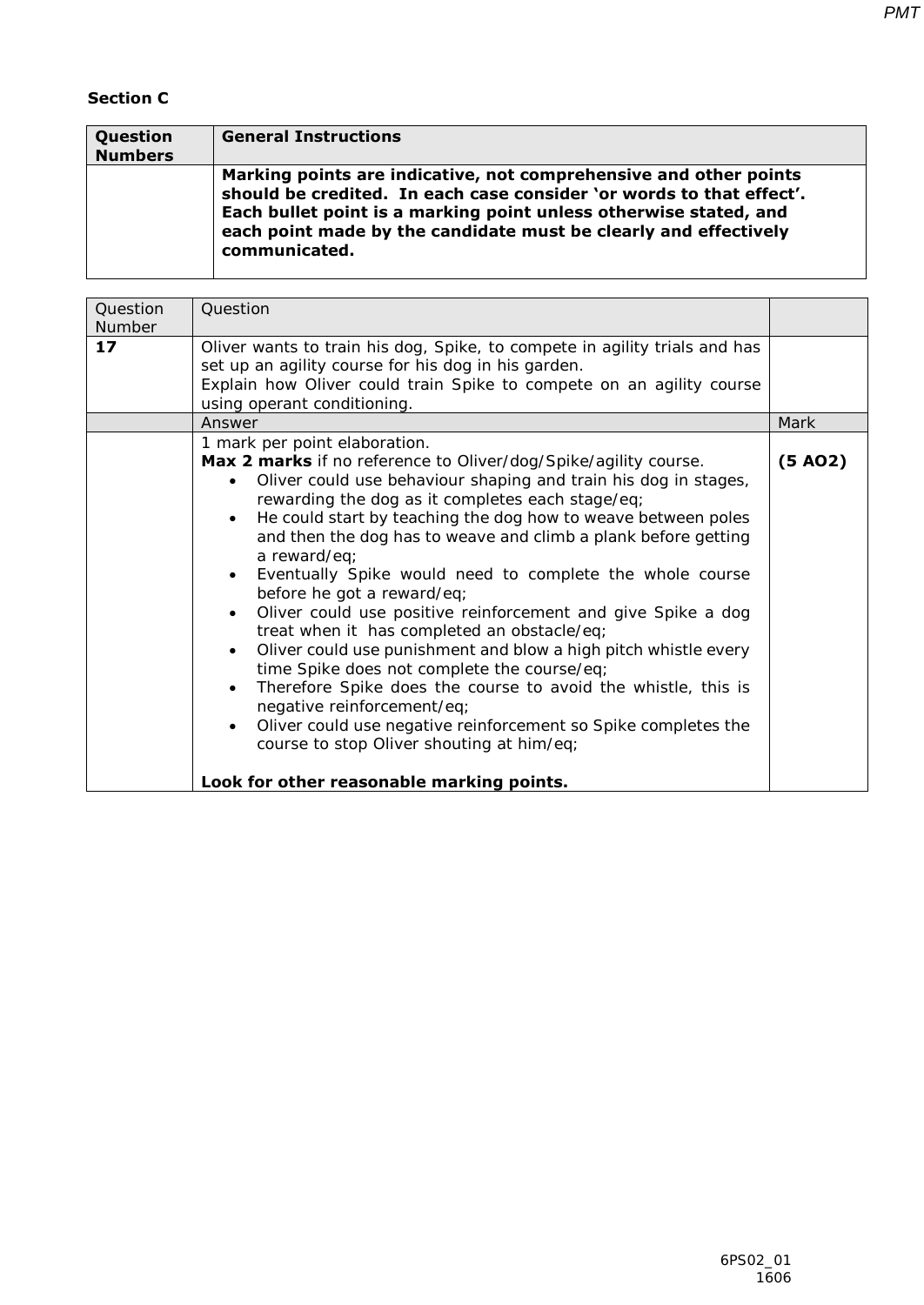|                                                | <b>PMT</b> |
|------------------------------------------------|------------|
|                                                |            |
| n researching<br>nation at the<br>if they have |            |

| 18a | Seif is an educational psychologist who is interested in researching<br>whether students perform better if they have an examination at the<br>end of a two year course or if students perform better if they have<br>examinations throughout the two years of the course.<br>Seif has decided to carry out a longitudinal study to compare the two<br>approaches to student examinations.<br>Describe how Seif may carry out his longitudinal study.<br>You may wish to include some of the following:<br>Method<br>Variables<br>Apparatus<br>Sampling<br>Ethics. |             |
|-----|-------------------------------------------------------------------------------------------------------------------------------------------------------------------------------------------------------------------------------------------------------------------------------------------------------------------------------------------------------------------------------------------------------------------------------------------------------------------------------------------------------------------------------------------------------------------|-------------|
|     | Answer                                                                                                                                                                                                                                                                                                                                                                                                                                                                                                                                                            | Mark        |
|     | Mark according to the levels below.<br>Elements include time scale, method, variables, design,<br>location, apparatus, sampling, controls, data collection,<br>ethics.                                                                                                                                                                                                                                                                                                                                                                                            | (7)<br>AO3) |
|     | Levels.<br>0 marks.<br>No rewardable material. Either no answer or a muddled answer<br>where the examiner cannot determine how the study would be<br>carried out, or the study is unethical.                                                                                                                                                                                                                                                                                                                                                                      |             |
|     | Level 1.<br>1-2 marks<br>Basic and brief information about how the study could be carried<br>out. Includes an attempt at one or more of the above.                                                                                                                                                                                                                                                                                                                                                                                                                |             |
|     | Level 2<br>3-5 marks<br>Basic detail about how the study could be carried out. Includes at<br>least one well explained element and another element<br>attempted from above. Partial replication possible.                                                                                                                                                                                                                                                                                                                                                         |             |
|     | Level 3<br>6-7 marks<br>Good detail about how the study could be carried out. Includes<br>some mention of the longitudinal time scale. Two elements from<br>above are done at least well (may or may not include the<br>longitudinal time scale) and one other attempted. Replication<br>possible given time constraints of exam situation.                                                                                                                                                                                                                       |             |
|     | When marking be aware of the time constraints.<br>Some detail may be missing even from level 3                                                                                                                                                                                                                                                                                                                                                                                                                                                                    |             |

**Question** Number

**Question**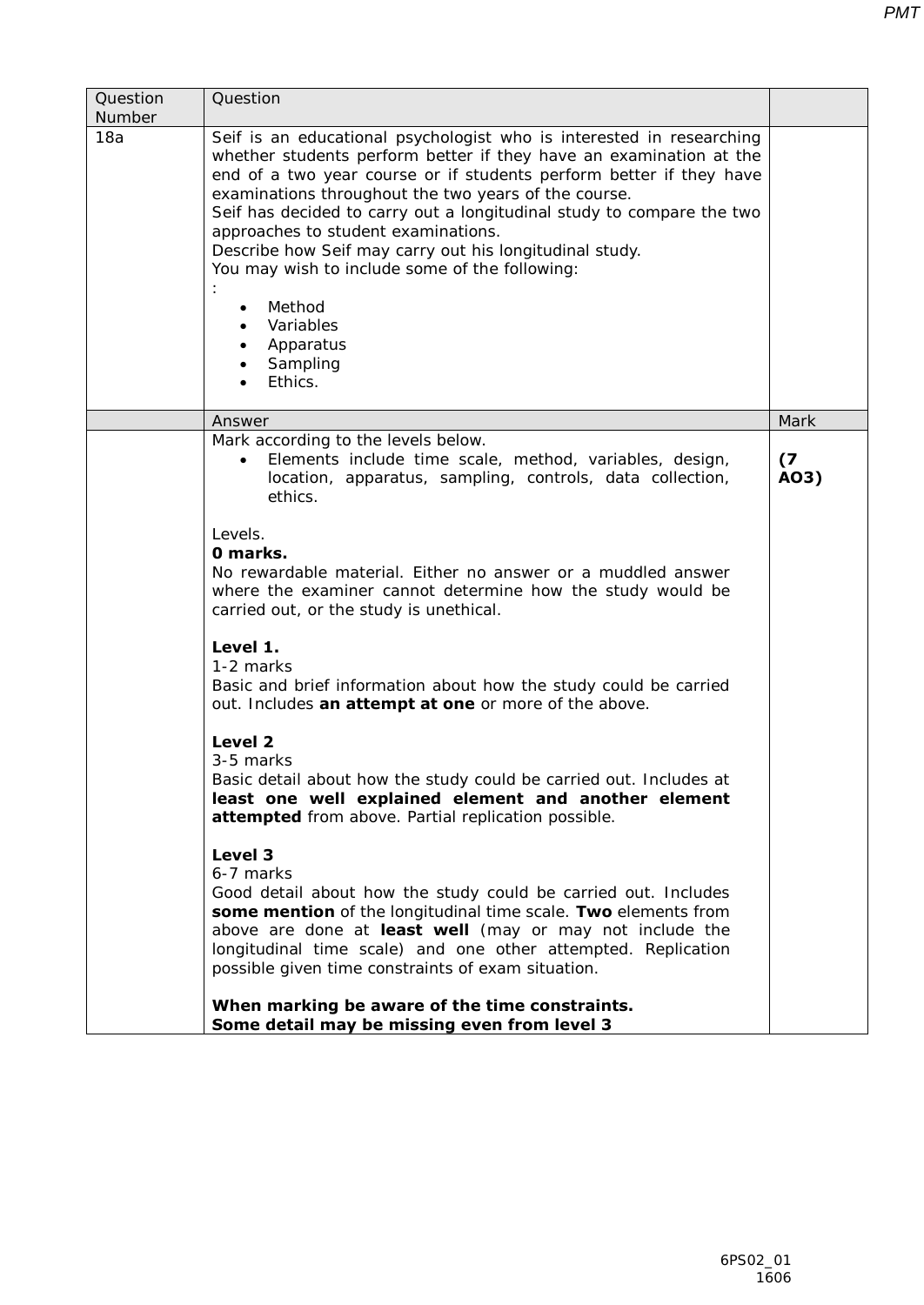| Question                                                                                                                                                                                                                                                                                                                                                                                                                                                                                                                                                                                                                                                                                                                                                                                                                                                                                                       |                                           |
|----------------------------------------------------------------------------------------------------------------------------------------------------------------------------------------------------------------------------------------------------------------------------------------------------------------------------------------------------------------------------------------------------------------------------------------------------------------------------------------------------------------------------------------------------------------------------------------------------------------------------------------------------------------------------------------------------------------------------------------------------------------------------------------------------------------------------------------------------------------------------------------------------------------|-------------------------------------------|
| Evaluate the longitudinal research method, as it is used in psychology.                                                                                                                                                                                                                                                                                                                                                                                                                                                                                                                                                                                                                                                                                                                                                                                                                                        |                                           |
| Answer                                                                                                                                                                                                                                                                                                                                                                                                                                                                                                                                                                                                                                                                                                                                                                                                                                                                                                         | Mark                                      |
| 1 mark per point/elaboration.<br>Participant variables do not affect the results as the same<br>participants are used throughout the study/eq;<br>They are useful when studying children to see how they<br>develop over time/eq;<br>They often use several different research methods which can<br>be cross checked with each other to get valid/reliable<br>results/eq;<br>As it is over a long period of time participants may drop out so<br>the sample may become biased/eq;<br>The researchers may become attached to the participants so<br>affecting their objectivity/eq;<br>The results could be specific to that generation of<br>participants and may not be true for older or younger<br>generations/eq; (1 <sup>st</sup> mark) e.g. longitudinal research into<br>the effects of media violence will be different across<br>different generations due to the different media/eq; $(2nd$<br>mark) | (4)<br>A03)                               |
|                                                                                                                                                                                                                                                                                                                                                                                                                                                                                                                                                                                                                                                                                                                                                                                                                                                                                                                | Look for other reasonable marking points. |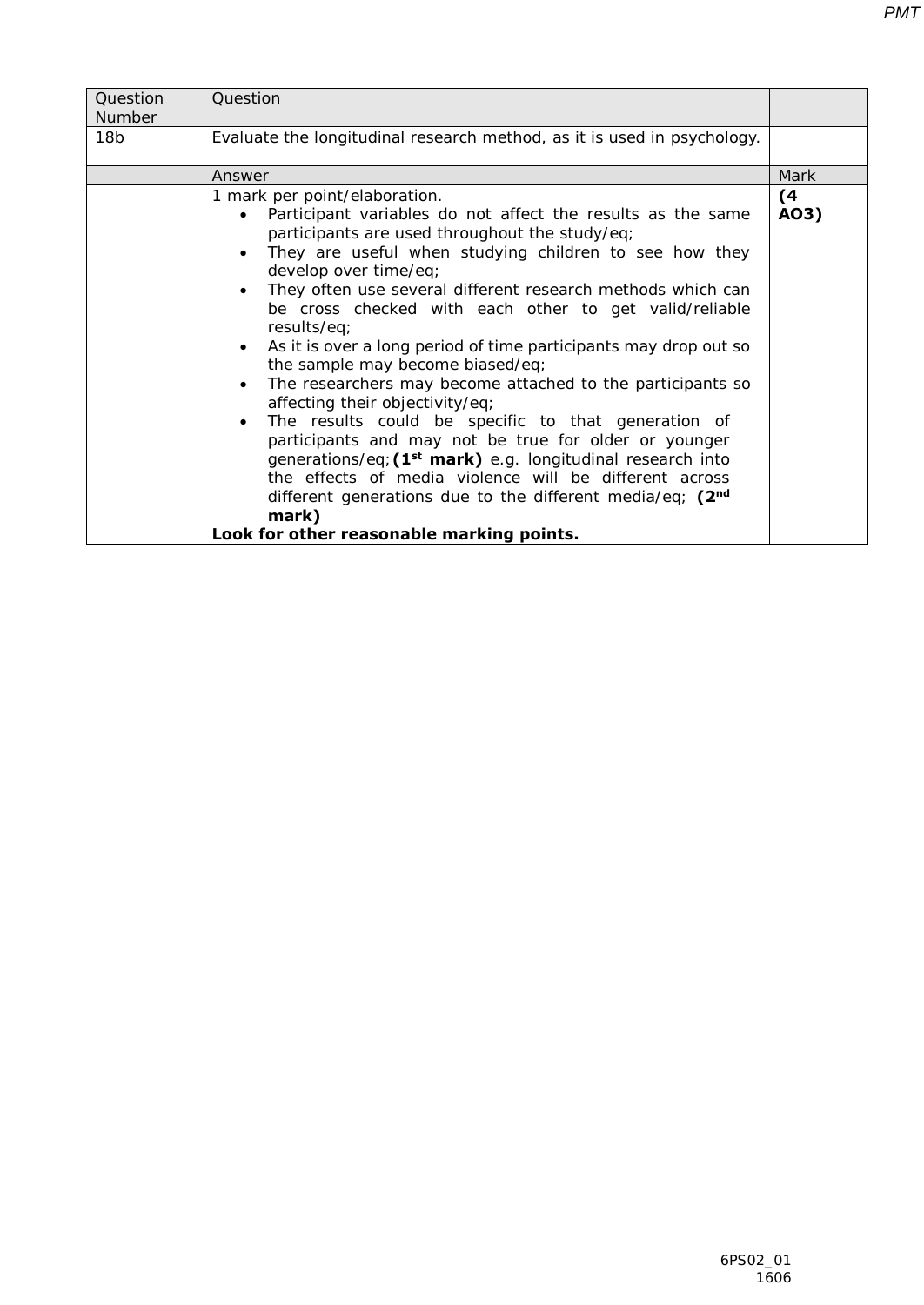| Guidance                                                                                                                                                                                                                                                                                                                                                                                  |  |
|-------------------------------------------------------------------------------------------------------------------------------------------------------------------------------------------------------------------------------------------------------------------------------------------------------------------------------------------------------------------------------------------|--|
| Use the levels below to allocate marks according to how detailed<br>the answer is and how thorough the information.<br>Giving marks for elaboration where appropriate is particularly<br>important where questions such as this are suitable to stretch<br>and challenge candidates, so that the full range of marks is<br>available.<br>Please read the whole response before crediting. |  |

|    | Question                                                                                                                                                                                                                                                                                                                                                                                                                                                                                                                                                                                                                                                                                                                                                                                                                                                                                                                                                                                                                                                                                                                                                                                                                                                                                                                                                                                                                                                                                                                                                                                                                                                                                                                                                                                                                                                                                                                                                                               |                       |
|----|----------------------------------------------------------------------------------------------------------------------------------------------------------------------------------------------------------------------------------------------------------------------------------------------------------------------------------------------------------------------------------------------------------------------------------------------------------------------------------------------------------------------------------------------------------------------------------------------------------------------------------------------------------------------------------------------------------------------------------------------------------------------------------------------------------------------------------------------------------------------------------------------------------------------------------------------------------------------------------------------------------------------------------------------------------------------------------------------------------------------------------------------------------------------------------------------------------------------------------------------------------------------------------------------------------------------------------------------------------------------------------------------------------------------------------------------------------------------------------------------------------------------------------------------------------------------------------------------------------------------------------------------------------------------------------------------------------------------------------------------------------------------------------------------------------------------------------------------------------------------------------------------------------------------------------------------------------------------------------------|-----------------------|
| 19 | Describe and evaluate the biological explanation of gender. In your<br>evaluation you <b>must include at</b> least one comparison with another<br>explanation of gender.                                                                                                                                                                                                                                                                                                                                                                                                                                                                                                                                                                                                                                                                                                                                                                                                                                                                                                                                                                                                                                                                                                                                                                                                                                                                                                                                                                                                                                                                                                                                                                                                                                                                                                                                                                                                               |                       |
|    | Answer                                                                                                                                                                                                                                                                                                                                                                                                                                                                                                                                                                                                                                                                                                                                                                                                                                                                                                                                                                                                                                                                                                                                                                                                                                                                                                                                                                                                                                                                                                                                                                                                                                                                                                                                                                                                                                                                                                                                                                                 | Mark                  |
|    | Refer to the levels at the end of the indicative content.<br>Appropriate answers might include the following descriptive points<br>but the list is not exhaustive.                                                                                                                                                                                                                                                                                                                                                                                                                                                                                                                                                                                                                                                                                                                                                                                                                                                                                                                                                                                                                                                                                                                                                                                                                                                                                                                                                                                                                                                                                                                                                                                                                                                                                                                                                                                                                     | (6<br><b>AO1</b><br>6 |
|    | • Genetic sex is determined by the chromosomes in the egg and<br>those in the sperm<br>• The egg includes the X chromosome, the sperm contains either<br>the X or the Y chromosome<br>• If the sperm contains the X chromosome it will be a girl, if it's<br>the y chromosome it will be a boy<br>• The Y chromosome will cause the male foetus to develop<br>testes at around 7 weeks<br>• Testosterone makes males more aggressive/tough and<br>oestrogen makes females more emotional<br>• If the testes develop male sex hormones will be released when<br>the foetus is 3 months leading to male sex organs<br>• If no male hormones are released then the female sex organs<br>develop<br>• In puberty the hormone testosterone lead males to develop<br>facial hair and causes sperm to be produced<br>• In females oestrogen released at puberty causes breasts to<br>grow and fatty tissue to be deposited on the hips<br>• In a female other genes cause the foetus to develop ovaries<br>• Hormones are released that stop the male foetus developing a<br>uterus/fallopian tubes<br>• Brain lateralisation is different between the genders with<br>males being more lateralised than females.<br>• Male speech and comprehension is controlled by the left<br>hemisphere, whilst females tend to be across both hemispheres<br>Appropriate evaluation may include the following points, but the list is<br>not exhaustive.<br>• The Batista family had boys who were thought to be girls until<br>they reached puberty, and the boys had no problem becoming<br>males, so supporting the biological approach<br>• However, this may be because their community allowed them<br>to become male as it had happened before<br>• Dorner (1972/76) destroyed sex centres in the brains of<br>newborn male rats, and they behaved like female rats<br>• However, we may not be able to generalise the findings of this<br>study to humans as our brains are different from rats | AO2)                  |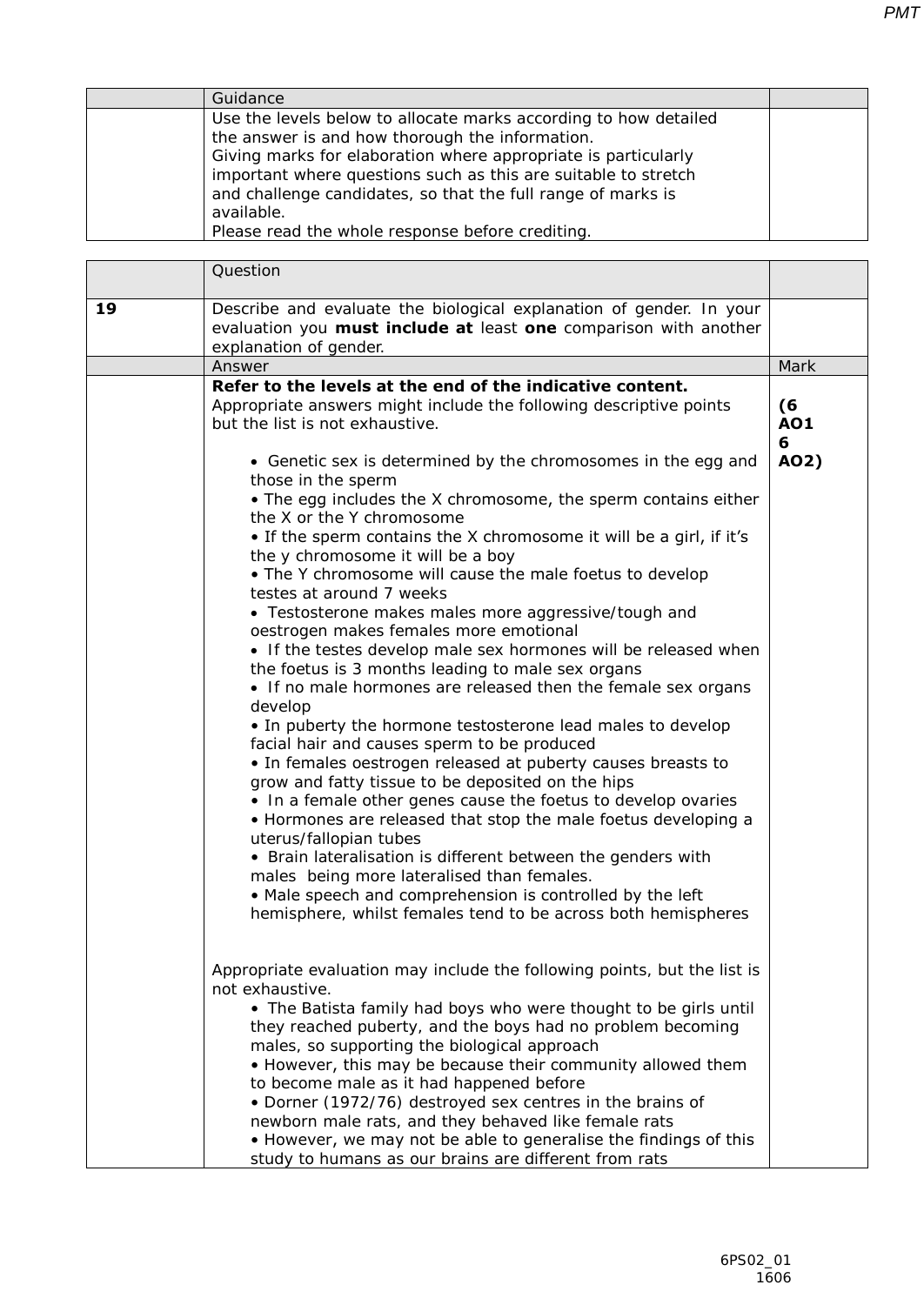| • A meta analysis on human brains failed to show gender<br>differences in the corpus callosum<br>• David Reimer was not happy when he was brought up as a girl,<br>and had surgery to turn back to a male supporting the approach<br>• Female rats who were injected with testosterone behaved like                                                                                                                                                                                                                                                                                                                                                                                                                                |  |
|------------------------------------------------------------------------------------------------------------------------------------------------------------------------------------------------------------------------------------------------------------------------------------------------------------------------------------------------------------------------------------------------------------------------------------------------------------------------------------------------------------------------------------------------------------------------------------------------------------------------------------------------------------------------------------------------------------------------------------|--|
| male rats<br>• Female babies are more sensitive to noise from birth, so there<br>must be biological differences                                                                                                                                                                                                                                                                                                                                                                                                                                                                                                                                                                                                                    |  |
| Comparison points<br>• The learning approach would argue that gender development is<br>due to your upbringing not your genes/hormones<br>• Operant conditioning would argue that we are positively<br>reinforced for gender appropriate behaviour whilst the biological<br>approach does not look at reinforcement<br>• SLT says we learn our behaviour from observing same sex role<br>model whilst the biological says it is all down to our nature<br>• The psychodynamic approach says we learn our gender<br>appropriate behaviour by identifying with the same sex<br>parent/eq;<br>• Both the psychodynamic and biological explanations say it is<br>due to nature, but the psychodynamic also says nurture plays a<br>part |  |
| Look for other appropriate/suitable material                                                                                                                                                                                                                                                                                                                                                                                                                                                                                                                                                                                                                                                                                       |  |